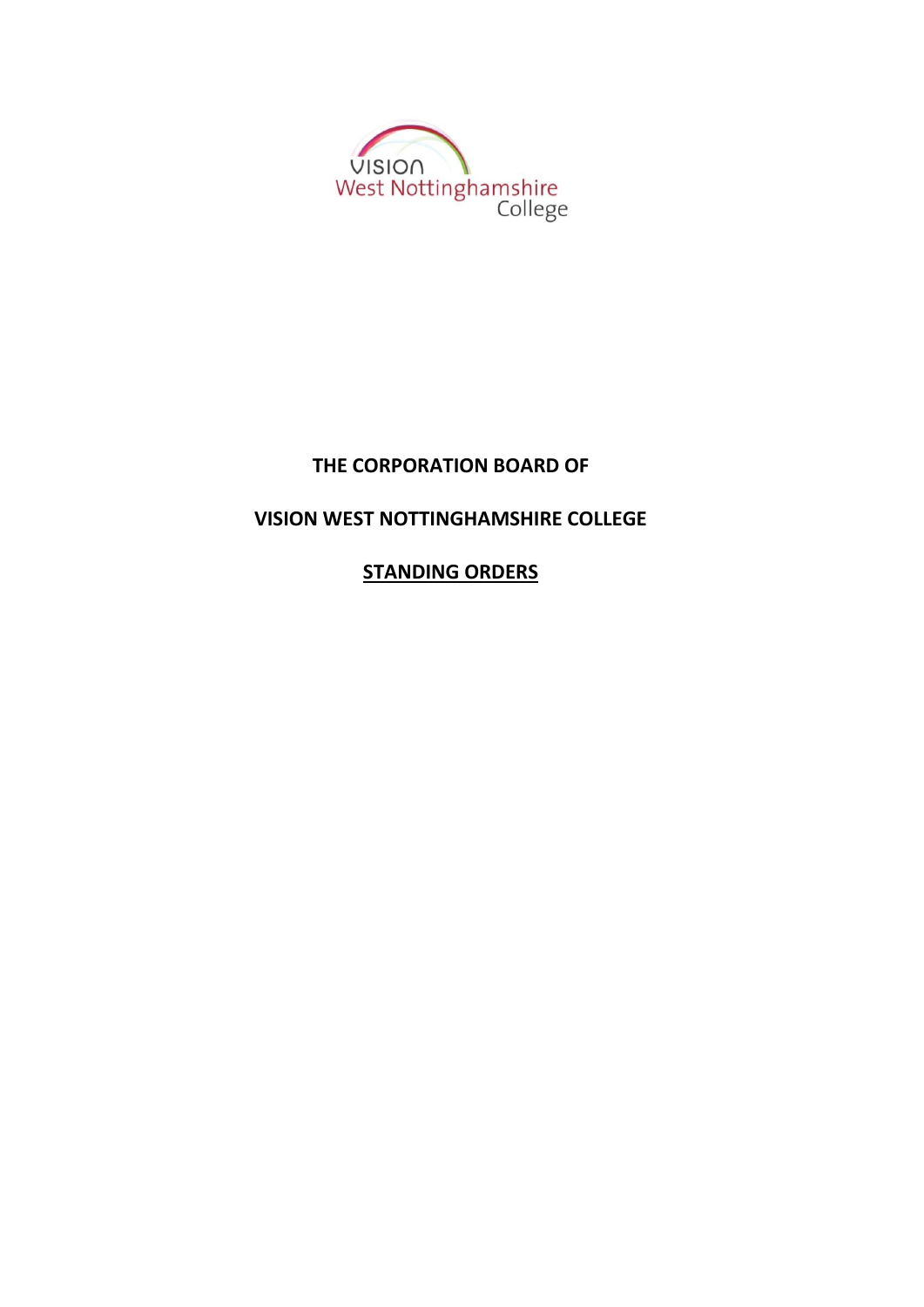#### **PART ONE**

#### **INTRODUCTION**

These Standing Orders are designed to provide further detail of the framework within which the Corporation Board of Vision West Nottinghamshire College operates.

These Orders do not displace or take precedence over primary legislation or the Instrument and Articles of Government, or any subsequent amendments made thereto. As a consequence these orders should be read alongside both prevailing legislation and the Instrument and Articles of Government so as to gain a full understanding of how the Board operates.

**MAXINE BAGSHAW Clerk to the Corporation**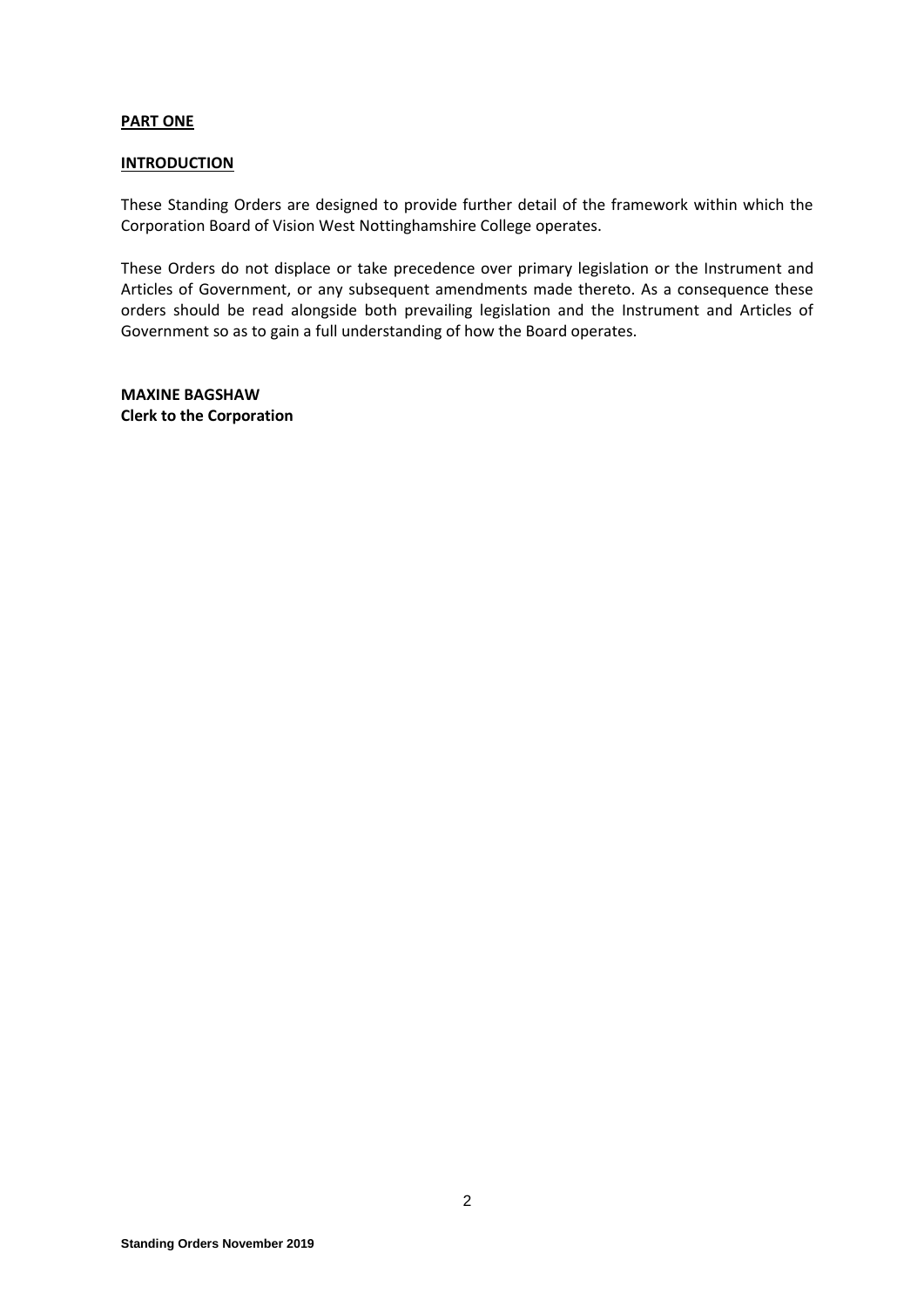## **STANDING ORDERS**

| <b>PART ONE:</b> |                                                                                                                       | <b>PAGE NO</b> |  |
|------------------|-----------------------------------------------------------------------------------------------------------------------|----------------|--|
| Index            | Introduction                                                                                                          |                |  |
|                  | PART TWO: PRELIMINARY                                                                                                 |                |  |
|                  | <b>Standing Order</b>                                                                                                 |                |  |
| 1:               | <b>Definitions</b>                                                                                                    | 6              |  |
| 2:               | <b>Standing Orders</b>                                                                                                | 7              |  |
|                  | PART THREE: COMPOSITION, MEMBERSHIP AND MEETINGS<br>OF THE CORPORATION BOARD                                          |                |  |
|                  | <b>Standing Order</b>                                                                                                 |                |  |
| 3:               | <b>Composition and Membership</b>                                                                                     | 8              |  |
| 4:               | Meetings of the Corporation Board and Appointment<br>of Chair and Vice-Chair                                          | 8              |  |
| 5:               | Special Meetings of the Corporation Board                                                                             | 9              |  |
| 6:               | Quorum of Meetings of the Corporation Board                                                                           | 9              |  |
| 7:               | <b>Presentation of Minutes</b>                                                                                        | 9              |  |
|                  | PART FOUR: APPOINTMENT OF MEMBERS OF THE<br><b>CORPORATION BOARD, CHAIRS, COMMITTEES AND</b><br><b>SUB-COMMITTEES</b> |                |  |
|                  | <b>Standing Order</b>                                                                                                 |                |  |
| 8:               | Appointment of Members of the<br>Corporation Board: Term of Appointment                                               | 9              |  |
| 9:               | Appointment of Chairs, Committees and Sub-Committees                                                                  | 10             |  |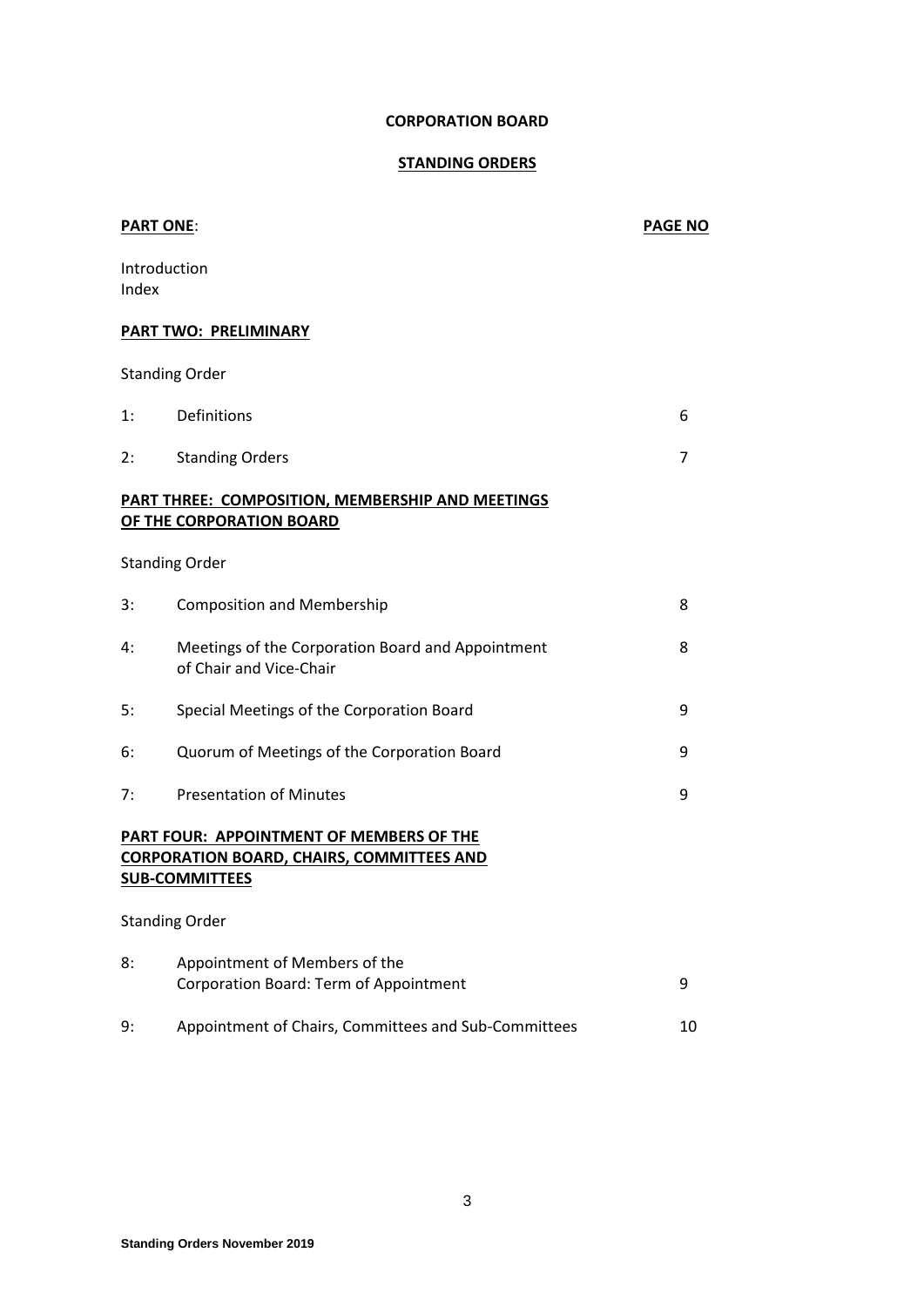## **PART FIVE: CONDUCT OF MEETINGS**

## Standing Order

| 10:                            | <b>Minutes and Action Points</b>                                                        | 10 |  |  |
|--------------------------------|-----------------------------------------------------------------------------------------|----|--|--|
| 11:                            | <b>Conduct of Meetings (General)</b>                                                    | 11 |  |  |
| 12:                            | Declarations of Public Interest, Register of Interests,<br><b>Gifts and Hospitality</b> | 11 |  |  |
| 13:                            | <b>Reconsideration of Resolutions</b>                                                   | 12 |  |  |
| 14:                            | Voting                                                                                  | 12 |  |  |
| 15:                            | Attendance                                                                              | 13 |  |  |
| 16:                            | Withdrawal from Meetings                                                                | 13 |  |  |
| 17:                            | <b>Agenda for Meetings</b>                                                              | 14 |  |  |
| 18:                            | <b>Schedule of Meetings</b>                                                             | 14 |  |  |
| 19:                            | Minutes                                                                                 | 14 |  |  |
| 20:                            | Corporation Policy on Chair's Action                                                    | 15 |  |  |
| 21:                            | <b>Confidentiality of Corporation Board Papers</b>                                      | 16 |  |  |
| 22:                            | <b>Access to Meetings</b>                                                               | 17 |  |  |
| <b>PART SIX: MISCELLANEOUS</b> |                                                                                         |    |  |  |
| <b>Standing Order</b>          |                                                                                         |    |  |  |

| 23: | Seal of the Corporation Board            |    |
|-----|------------------------------------------|----|
| 24: | Expenses                                 | 17 |
| 25: | Independent Professional Advice          | 17 |
| 26: | Complaints against the Corporation Board |    |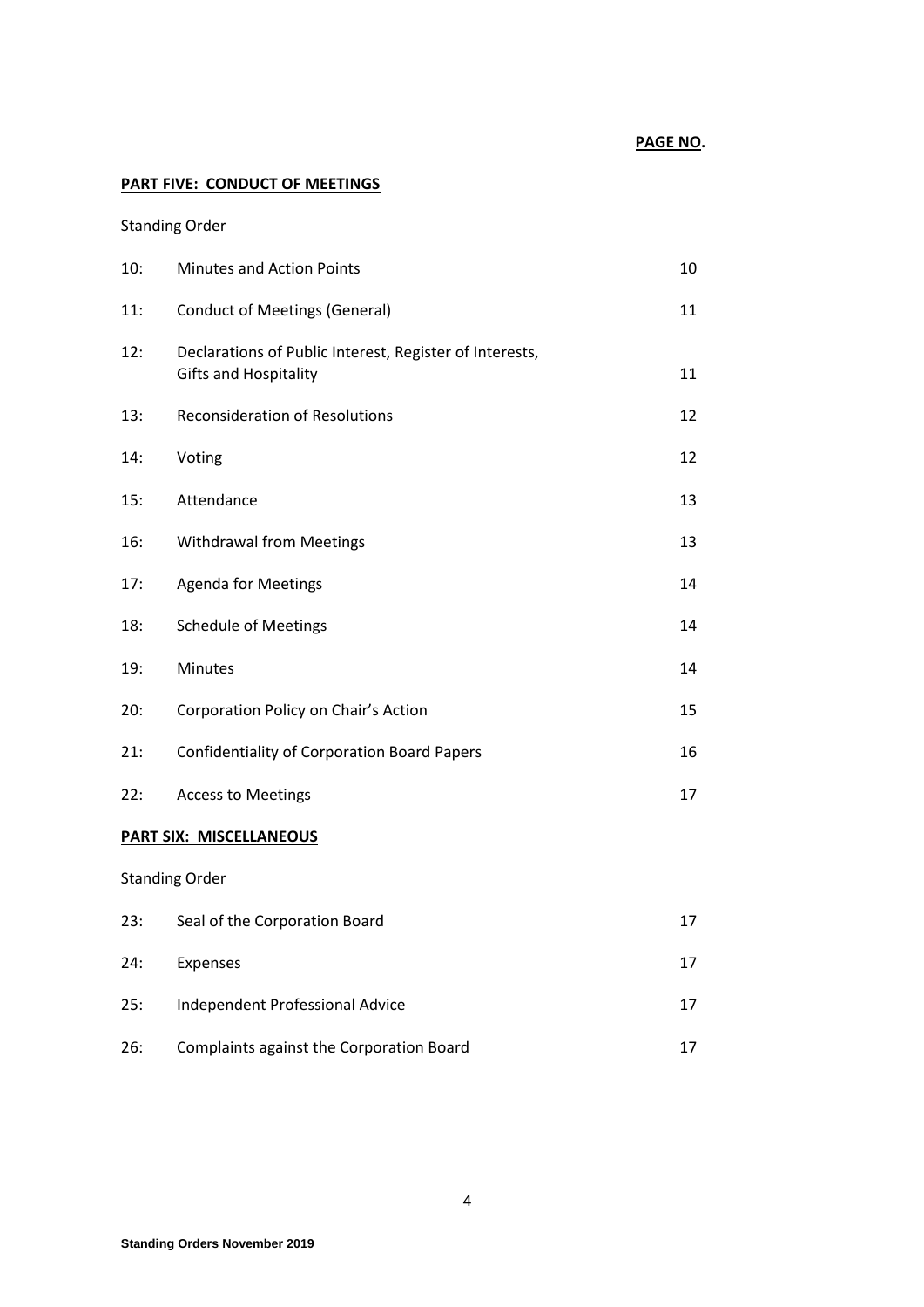## **PAGE NO.**

## **PART SEVEN: AMENDMENTS TO STANDING ORDERS**

Standing Order

| 27:            | Amendments to Standing Orders                                                        | 18 |
|----------------|--------------------------------------------------------------------------------------|----|
| <b>ANNEXES</b> |                                                                                      |    |
| 1:             | Election Procedure for Staff Members of the Corporation                              | 19 |
| 2:             | Procedure on Independent Professional Advice for<br>Members of the Corporation Board | 20 |
| 3:             | Procedure for Complaints against the Corporation Board                               | 22 |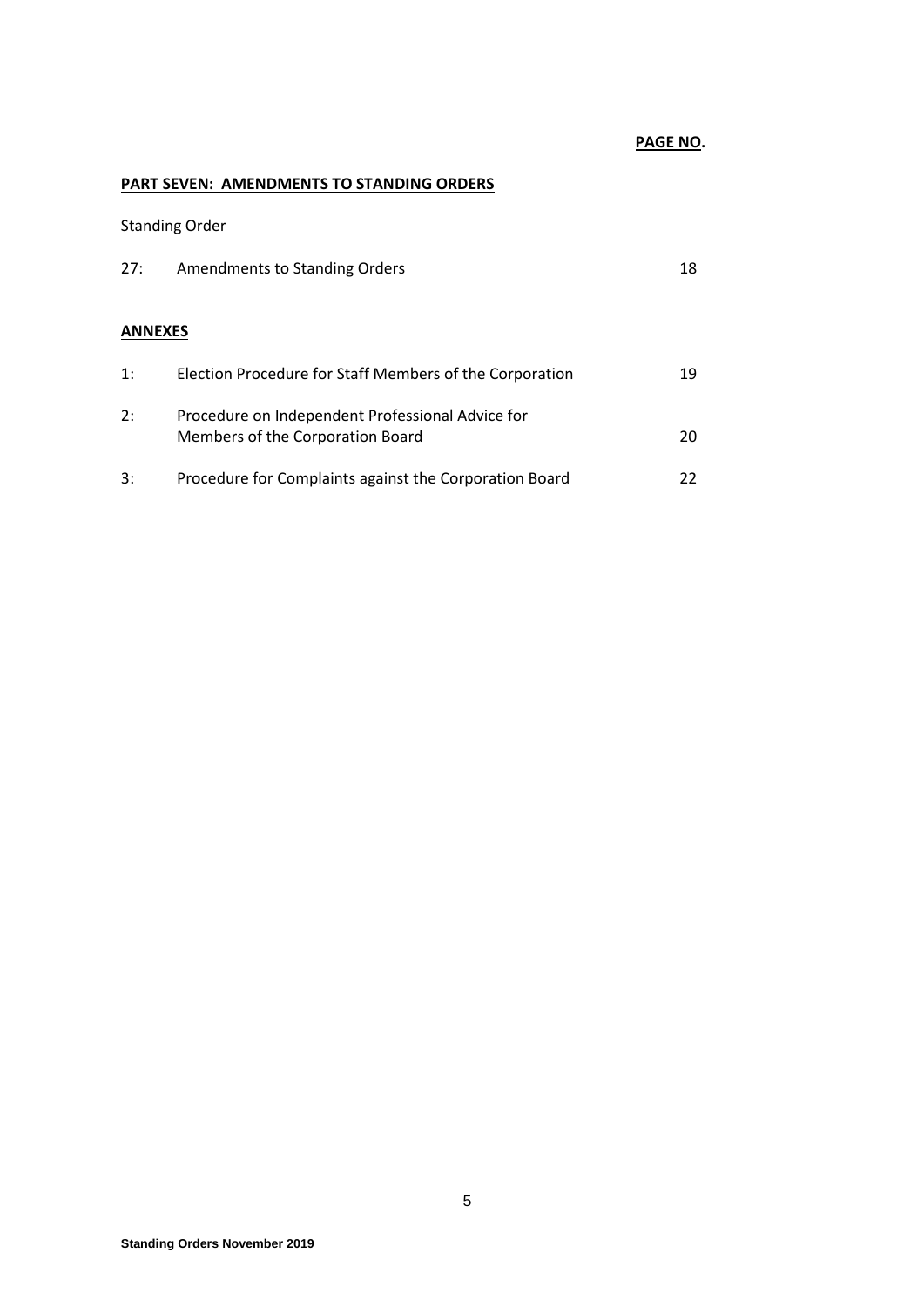#### **STANDING ORDERS**

#### **PART TWO: PRELIMINARY**

#### STANDING ORDER 1: DEFINITIONS

(1) In these Standing Orders, unless the context otherwise demands, the following terms have the meaning assigned to them:

"Instrument of Government" and "Articles of Government" – the Instrument and Articles of Government under Statutory Instrument 1992 No. 1963 and any subsequent modifications thereto;

"Corporation Board" – the Corporation of Vision West Nottinghamshire College acting by any means which it may lawfully adopt;

"Chair" - the Chair of the Corporation Board or the Chair of a Committee or Subcommittee as appropriate, and includes the Chair of the Meeting for the time being;

"the Clerk" - the person appointed by the Corporation Board to act as the Clerk to the Corporation;

"Committee" - a committee of the Corporation Board;

"College" – Vision West Nottinghamshire College;

"College Year" - 1 August to 31 July;

'Funding Bodies' – means the ESFA (Education Skills Funding Agency) or any successor in title;

"Delegated Decision" - a decision of a Committee or Sub-committee taken in exercise of its delegated powers;

"Employee" - an Employee of the College or Vision Business Support Services including those designated by the Corporation Board as Senior Post Holders;

"Executive Team" – the team comprising all holders of senior posts and the wider management structure as determined by the Corporation;

"Governing Body" – the Corporation Board of Vision West Nottinghamshire College acting by any means which it may lawfully adopt;

"Meeting" - a Meeting of the Corporation Board, a Committee or a Sub-committee, unless described otherwise;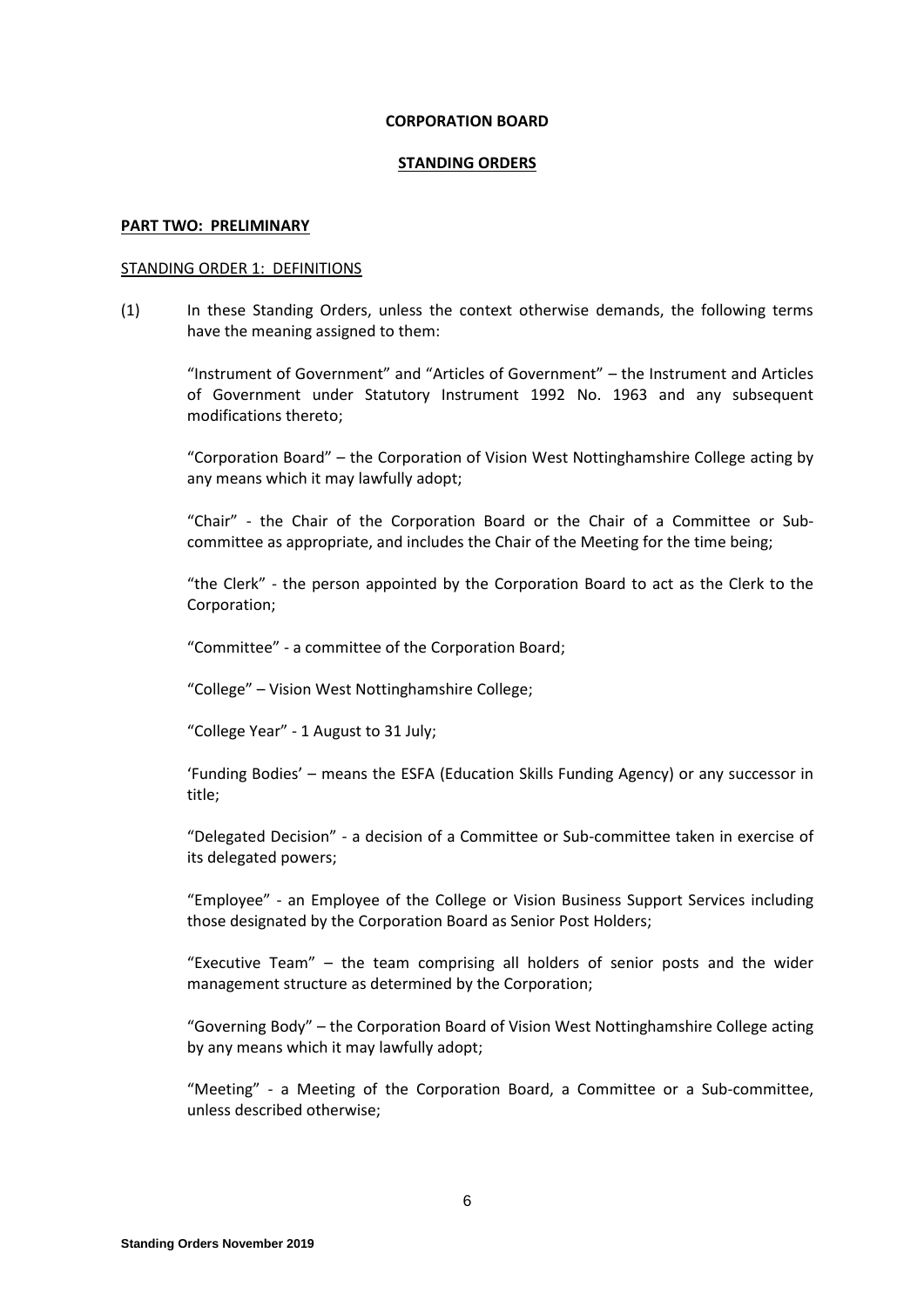"Member" - in relation to the Corporation Board, a Member of the Corporation Board; in relation to any Committee or Sub-committee a person appointed as a Member of that Committee or Sub-committee, whether or not entitled to vote;

"number of Members" - in relation to the Corporation Board, the number of persons who may act at the time in question as Members of the Corporation Board, and in relation to a Committee or Sub-committee, the number of persons who may act at the time in question as voting Members of that body;

"Officer" - any person employed by the College including those designated by the Corporation Board as Senior Post Holders;

"person presiding" - the person entitled, or appointed, to preside at any Meeting;

"Principal" - the person appointed by the Corporation Board to hold the post of Principal and Chief Executive;

"Senior Post Holder" – the Principal and any other Officer designated by the Corporation Board as a senior employee of the College;

"Sub-committee" - a Sub-committee of a Committee

"Meeting Attendance" – governor and staff attendance at meetings includes physical presence, Skype and Conference call.

- (2) Unless the context otherwise requires, the singular includes the plural and the plural includes the singular.
- (3) Any reference in any Standing Order to a numbered paragraph is, unless the context otherwise requires, a reference to the paragraph of that Standing Order bearing that number.

#### STANDING ORDER 2: STANDING ORDERS

2 No arrangements shall be made whereby a Committee, Sub-committee or Officer may exercise any power of the Corporation Board to vary, revoke, add or suspend these Standing Orders. The adoption of these Standing Orders supersedes all previous Standing Orders of the Corporation Board and are made under Article 23 of the Articles of Government relating to Rules and Bye-Laws.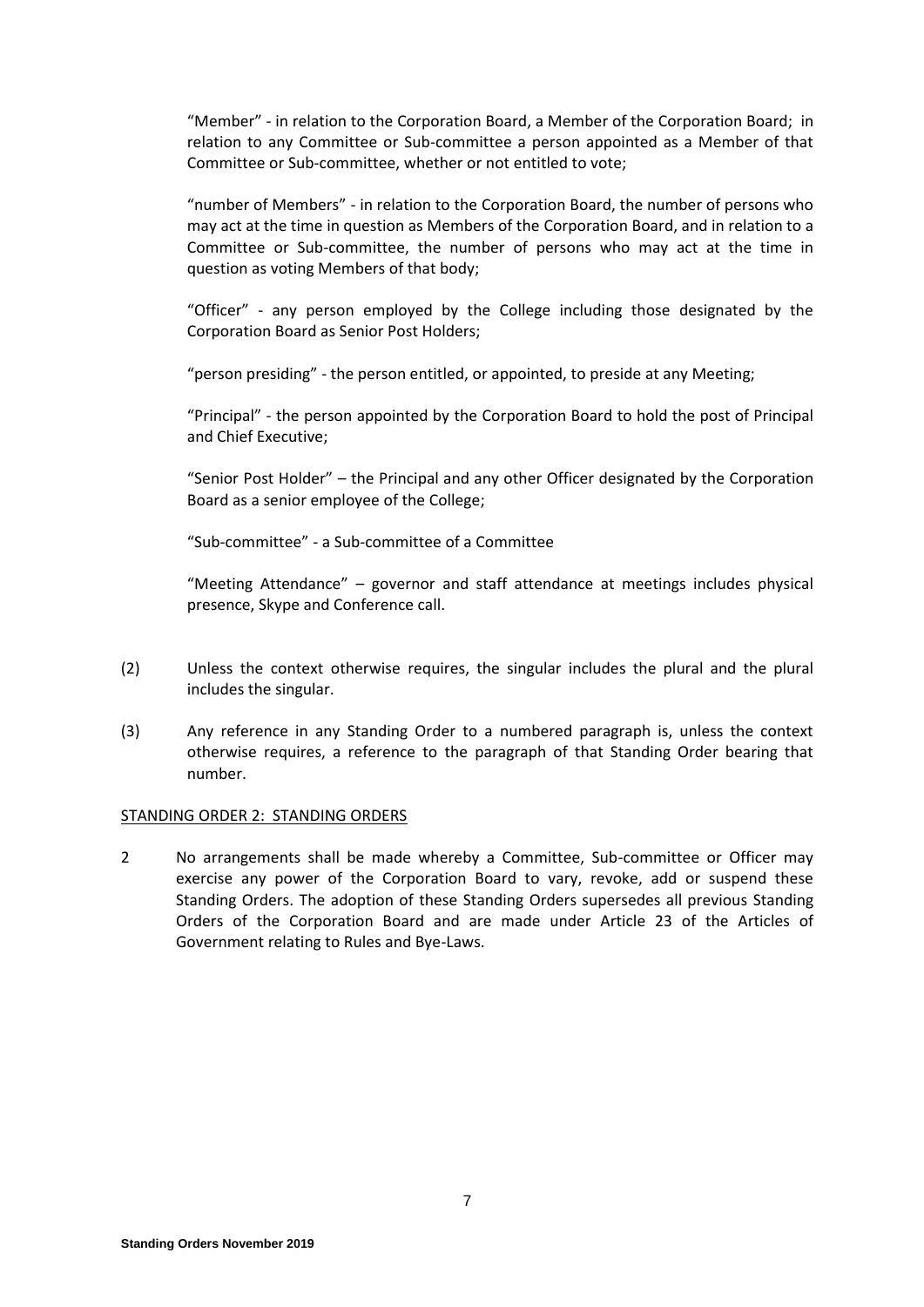### **PART THREE: COMPOSITION, MEMBERSHIP AND MEETINGS OF THE CORPORATION BOARD**

### STANDING ORDER 3: COMPOSITION AND MEMBERSHIP

3 (1) Unless varied by an amendment to these Standing Orders and in accordance with the Instrument of Government, the membership of the Corporation of Vision West Notts shall comprise the following:

| Category                      | No. of Positions |
|-------------------------------|------------------|
| Other                         | 15               |
| <b>Staff Members</b>          | 2                |
| <b>Student Members</b>        | 2                |
| Principal and Chief Executive | 1                |

(2) Staff Members will be elected in accordance with the procedure at Annex 1.

## STANDING ORDER 4: MEETINGS OF THE CORPORATION BOARD AND APPOINTMENT OF CHAIR AND VICE-CHAIR OF THE CORPORATION BOARD

4 (1) All Meetings of the Corporation Board shall be held on such days and at such times at the College's centre at Derby Road, Mansfield, or other place as the Corporation Board shall determine.

(2) The Corporation Board shall appoint a Chair and a Vice-Chair(s) from amongst its number.

(3) The Chair and the Vice-Chair(s) shall be appointed by the members of the Corporation, for terms of appointment not exceeding 4 years. The board supports the principle that there should be limited occasions when re-appointment is made to the position of Chair and Vice Chair(s) so as to encourage a regular review and refresh of the governance arrangements.

(4) The Chair or Vice-Chair(s) may resign their office at any time, by giving written notice to the Clerk to the Corporation.

(5) At the Corporation meeting at which the appointment (or re-appointment) is to be considered, nominations will be invited from members for the position of Chair or Vice Chair(s). The Clerk to the Corporation shall act as Chair for this item at the meetings.

(6) Nominations for Chair or Vice-Chair(s) shall be proposed and seconded by any two Corporation members, other than those being considered for the position.

(7) The Principal in his/her capacity as member of the Corporation, the Staff Members or the Student Members are not eligible to be appointed as Chair or Vice-Chair(s), but may participate in the appointment process, as for other members.

(8) The Chair or Vice-Chair(s) retiring at the end of their term of office shall be eligible for re-appointment.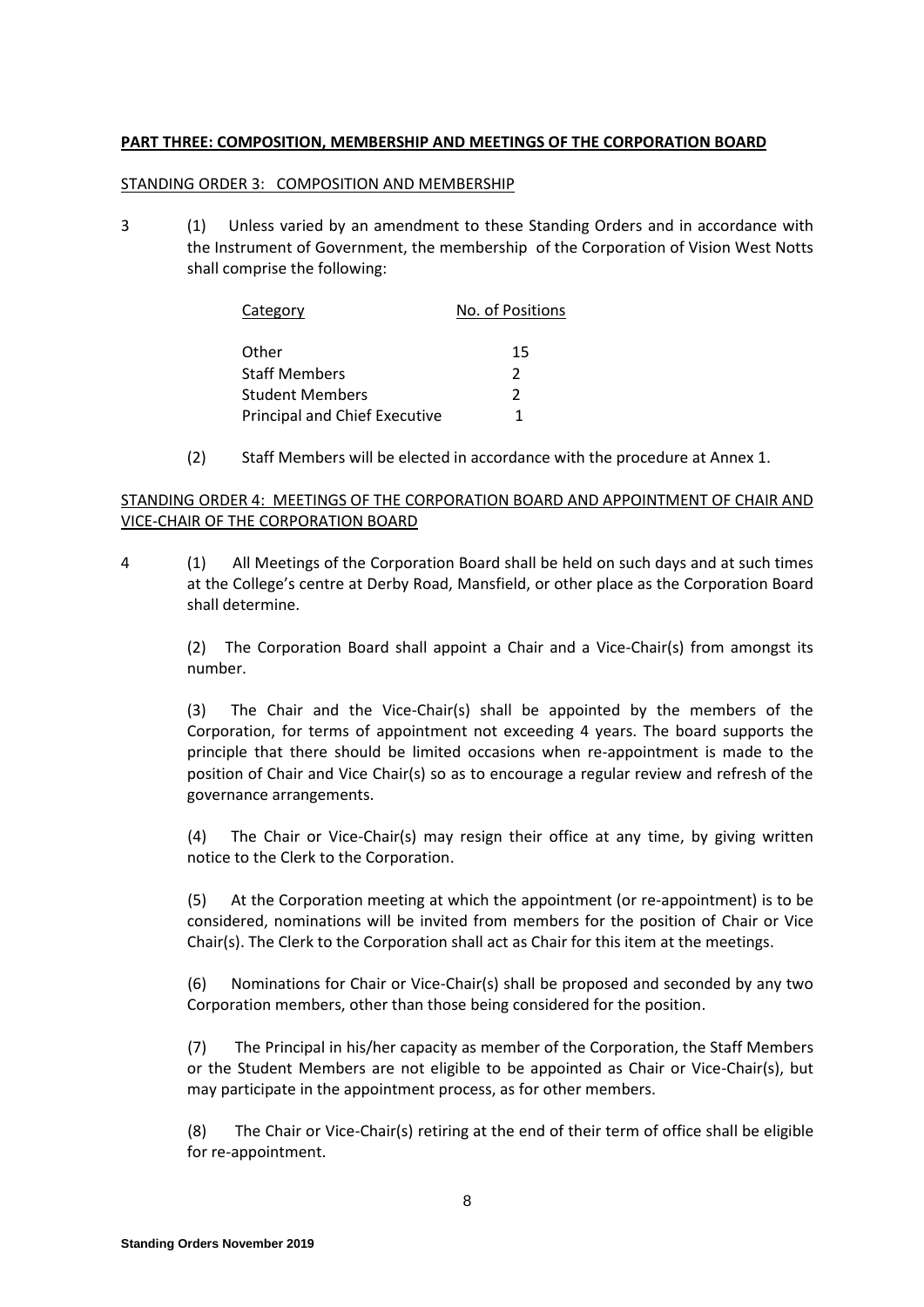(9) The appointment shall be approved by a single majority of members present and voting at the meeting by a show of hands.

(10) If both the Chair and the Vice-Chair(s) are absent from any meeting of the Corporation Board, the members present shall choose one of their number to act as chair for that meeting, provided that the person chosen shall not be the Principal, or a Staff or Student member.

#### STANDING ORDER 5: SPECIAL MEETINGS OF THE CORPORATION BOARD

5 All Special Meetings of the Corporation Board are to be called in accordance with S.12(4) of the Instrument of Government.

#### STANDING ORDER 6: QUORUM OF MEETINGS OF THE CORPORATION BOARD

6 (1) The quorum for all Meetings of the Corporation Board is to be calculated in accordance with S.13 of the Instrument of Government (which is 40% of the membership numbers). Quorum will include members physically attending or present via Skype and/or Conference call.

(2) If the number of members assembled for a meeting does not constitute a quorum, the meeting will not be held. If in the course of a meeting, the number of members in attendance ceases to constitute a quorum, the meeting will be closed.

(3) If for lack of a quorum a meeting cannot be held or, as the case may be, cannot continue, the Chair shall if he/she thinks fit, cause a Special Meeting to be summoned (and in accordance with the arrangements of Standing Order No. 5).

(4) The quorum for Committees and Sub-Committees shall be specified by the Corporation Board in Terms of Reference for each Committee and Sub-Committee.

## STANDING ORDER 7: PRESENTATION OF MINUTES

7 (1) All Minutes of Committees and Sub-Committees will be submitted to the next full meeting of the Corporation Board for information and/or approval as appropriate.

### **PART FOUR: COMMITTEES AND SUB-COMMITTEES**

### STANDING ORDER 8: APPOINTMENT OF MEMBERS OF THE CORPORATION BOARD: TERM OF APPOINTMENT

8 (1) All Members of the Corporation Board shall hold and vacate office in accordance with his/her appointment, but the length of office shall not exceed four years (S.9(1) of the Instrument of Government refers).

(2) Members retiring at the end of their term of office shall be eligible for reappointment, subject to an evaluation by the Board of the contribution of individual member for re-appointment.

(3) The Board in making any decision regarding re-appointment will give due regard to sector best practice and in particular the guidance provided in the Code of Good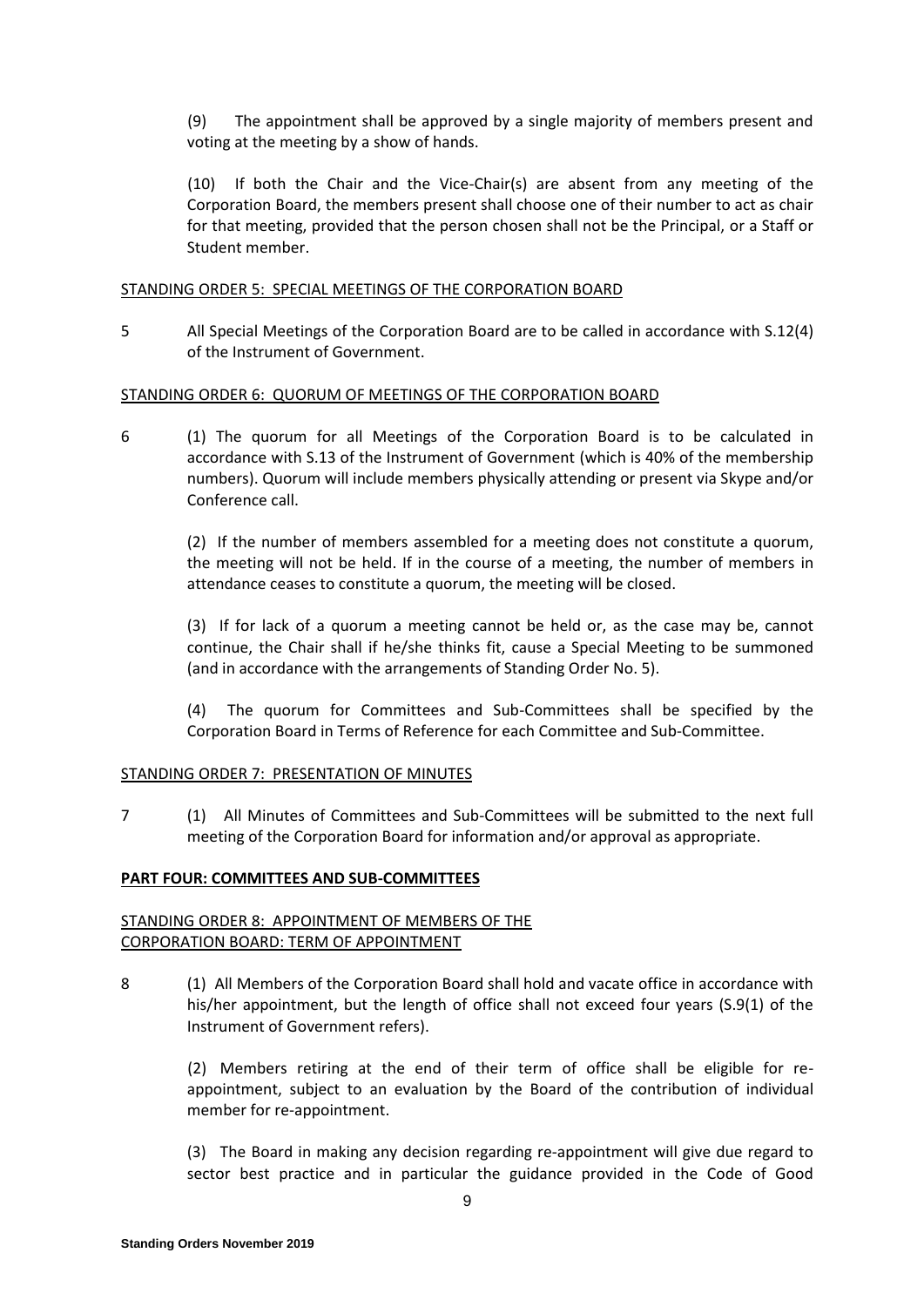Governance for English Colleges which suggests a maximum of two consecutive appointments (8 years).

### STANDING ORDER 9: APPOINTMENT OF CHAIRS, COMMITTEES AND SUB-COMMITTEES

9 (1) The Corporation Board may appoint such Committees as it is required by the Instrument and Articles of Government and as it deems necessary to appoint for the purposes of conducting its business.

(2) Subject to any statutory provisions, the Corporation Board may at any time appoint such other Committees, Sub-committees or working parties as are necessary to carry out the work of the Corporation Board; or dissolve a Committee, Sub-committee or working party; or alter its Chairship, Vice-Chairship or its Membership.

(4) Subject to any statutory provisions, a Committee may at any time appoint such other Sub-committees or working parties and their respective Chair and Vice-Chair as are necessary to carry out the work of the Committee; or dissolve a Sub-committee or working party; or alter its Chairship, Vice-Chairship or its Membership.

(5) The Corporation Board shall determine and agree written terms of reference for each Committee, Sub-committees or working party established by it, and review these annually.

(6) If the Corporation Board does not appoint a Chair or Vice-Chair to a Committee, sub-Committee or working party then the appointment shall be made by the respective Committee, sub-Committee or working party.

## **PART FIVE: CONDUCT OF MEETINGS**

### STANDING ORDER 10: MINUTES AND ACTION POINTS

10 (1) Minutes of every Meeting of the Corporation Board, of any Committee or of any Sub-committee shall be submitted to, and signed at, the next following Meeting of the body concerned.

(2) Where the next meeting is a Special Meeting, the next following meeting shall be treated as a suitable meeting for the purposes of agreeing the Minutes.

(3) The person presiding shall put the question "*that the Minutes submitted to the Meeting be approved as a correct record of that Meeting*" or words to that same effect.

(4) No discussion shall take place upon the Minutes, except upon their accuracy. If no question of accuracy is raised or, if it is raised then as soon as it is disposed of, the person presiding shall sign the Minutes.

(5) In submitting the Minutes the Clerk shall draw to the attention of the Board any action that is outstanding.

(6) Any matters outstanding from the Minutes presented at (1) above shall be detailed in the Minutes of the meeting.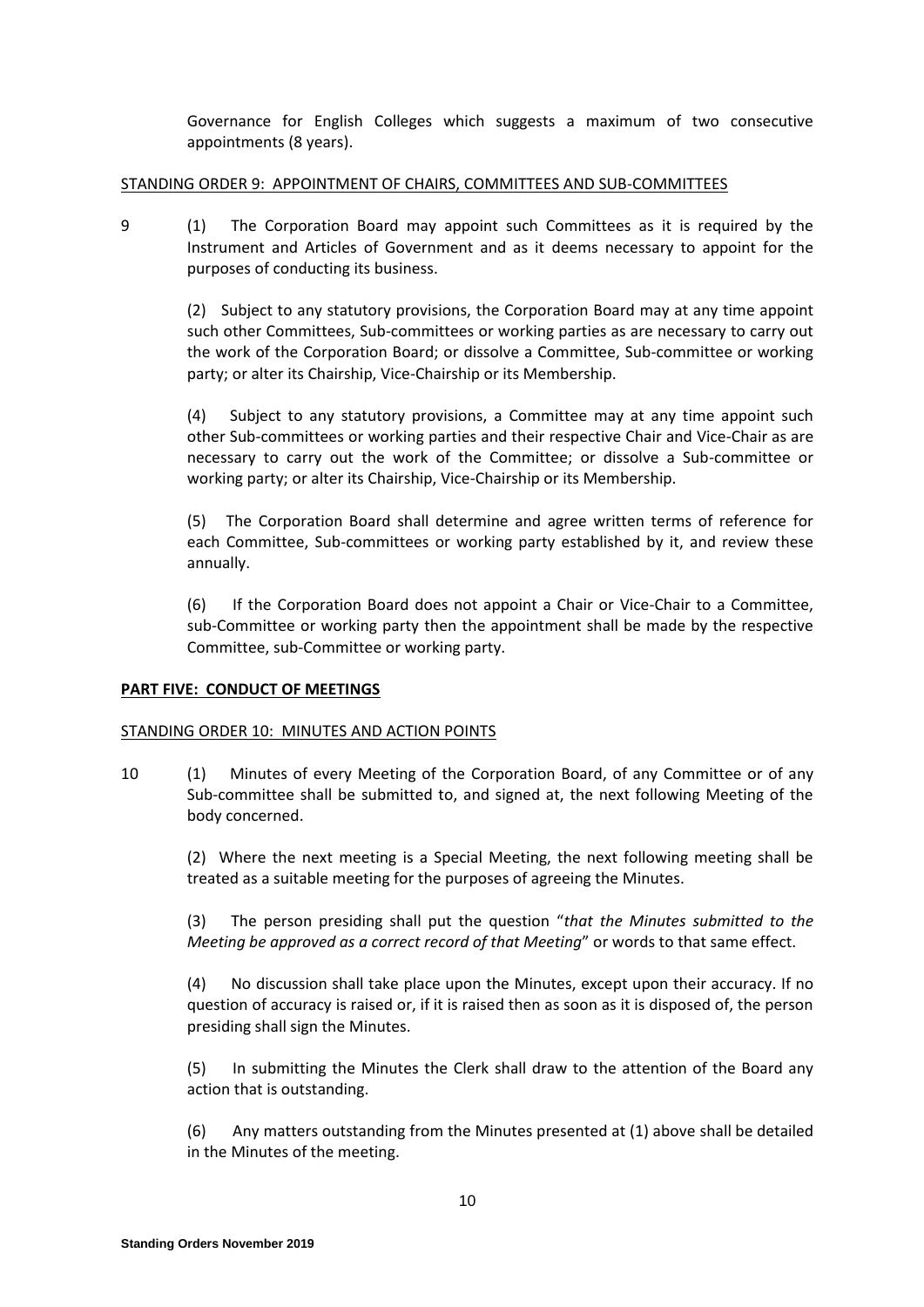## STANDING ORDER 11: CONDUCT OF MEETINGS (GENERAL)

11 (1) Unless otherwise stated the rules of debate in this Standing Order shall apply to all Meetings of the Corporation Board, of any Committee and of any Sub-committee.

(2) The principles applying to the conduct of Meetings of the Governing Body will be the same as those applying to a well-conducted meeting of any committee, board of directors or other similar body. Most items of business should be supported by a written report. S.14 of the Instrument of Government lays down rules on certain matters relating to the proceedings of meetings which the Corporation Board shall follow relating to voting, decision-making and participation at meetings.

## STANDING ORDER 12: DECLARATIONS OF PUBLIC INTEREST, REGISTER OF INTERESTS, GIFTS AND **HOSPITALITY**

- 12 (1) Without prejudice to the obligations of members of the Corporation under the Instrument and Articles (Instrument 11), a member who has any financial interest in the supply of work or goods to or for the purposes of the College, any contract or proposed contract concerning the College or any other matter relating to the college and being considered by or relevant to the operation of the committee of which he/she is a member shall:
	- a. disclose to the Corporation the nature and extend of his/her interest; and
	- b. if he/she is present at a Corporation Board or committee meeting at which such supply, contract or other matter is to be considered, shall not take part in the consideration or vote on any question with respect to it and shall not be counted in the quorum present at the meeting in relation to a resolution on which he/she is not entitled to vote.

(2) The Clerk to the Corporation shall maintain a register of interests of all Corporation members, non-corporate members of committees, and senior managers, and the clerk, which are disclosed and such a register shall be made available for inspection by the public.

(3) Members of committees should not allow any conflict of interest to arise which might interfere, or be perceived to interfere, with the exercise of their independent judgement.

(4) Members of the Corporation Board should not accept gifts, hospitality or benefits of any kind from a third party which might be seen as compromising their personal judgement, objectivity or integrity. Any gifts or hospitality received which are considered not be a breach of the above, should be reported to and recorded by the Clerk to the Corporation.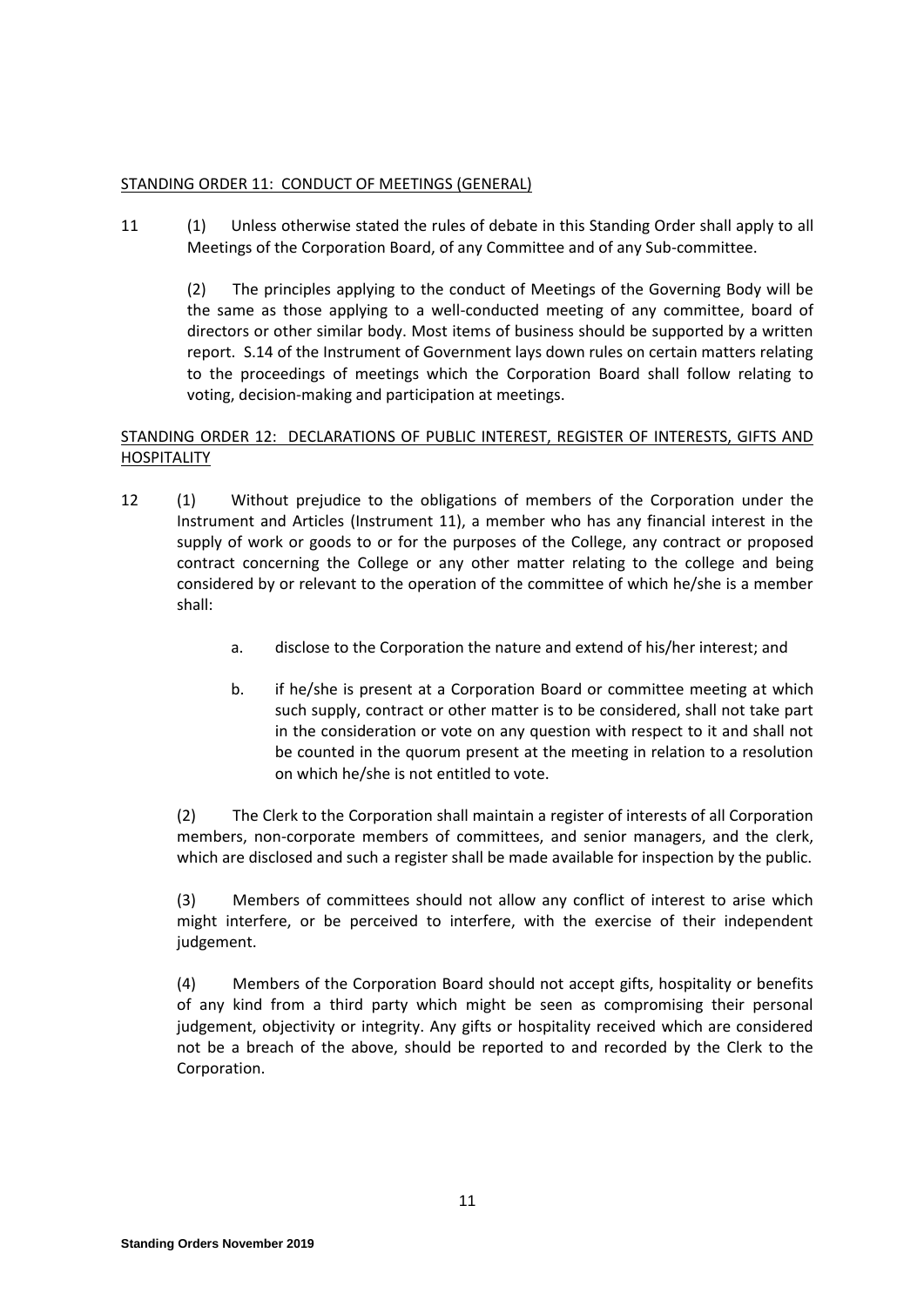#### **STANDING ORDER 13: RECONSIDERATION OF RESOLUTIONS**

13 (1) The Corporation Board shall abide by S14(4) of the Instrument of Government which requires that no resolution of the Members may be rescinded or varied at a subsequent Meeting unless its recission or variation is a specific item of business on the agenda for that Meeting.

(2)A resolution, which in this context means any formal decision by the Corporation Board, cannot therefore be overturned or varied, for instance, simply as part of discussions of matters arising from the previous Minutes. Not only must the subject appear as a substantive item on the agenda, but also the fact that there is a proposal to vary or rescind a previous decision must be indicated.

#### STANDING ORDER 14: VOTING

14 (1) S.14(1) of the Instrument of Government establishes that every question to be decided at a Meeting of the Corporation Board shall be determined by a majority of the votes of the Members in attendance (these are to include members physically in attendance at the meeting or joining by Skype/Conference call) and voting on the question. Where there is an equal division of votes, the Chair of the Meeting shall have a second or casting vote (S.14(2)).

(2) A student Member who is under 18 years of age at the time of the Meeting may not vote on any question involving the Corporation Board in committing expenditure, making a contract or incurring debt or liability (S14(7) of the Instrument of Government refers).

(3) Except where a requisition is made under the next paragraph, the method of voting at Meetings of the Corporation Board, Committees and Sub-committees shall be by show of hands.

(4) In practice, it would be unusual for all decisions taken at a Meeting to be decided by a formal vote. The Chair would normally simply ask the Corporation Board, Committee or Sub-committee for their agreement to the proposal in question at the conclusion of a discussion and only call for a vote either if there was a clear expression of dissent or if it was a matter of particular significance (for example, approval of the annual budget or accounts).

(5) Should an individual Member of the Corporation Board request a vote on a particular issue, this must be agreed. If a formal vote is taken, the Minutes will record the number voting for and against. It is for the Corporation Board to decide the circumstances in which a secret ballot should be held or in which the names of those voting for or against a proposal should be recorded. Whether or not a recorded vote has taken place, and even if a decision has been made by secret ballot, a dissenting Member has the right to have his or her disagreement recorded in the Minutes.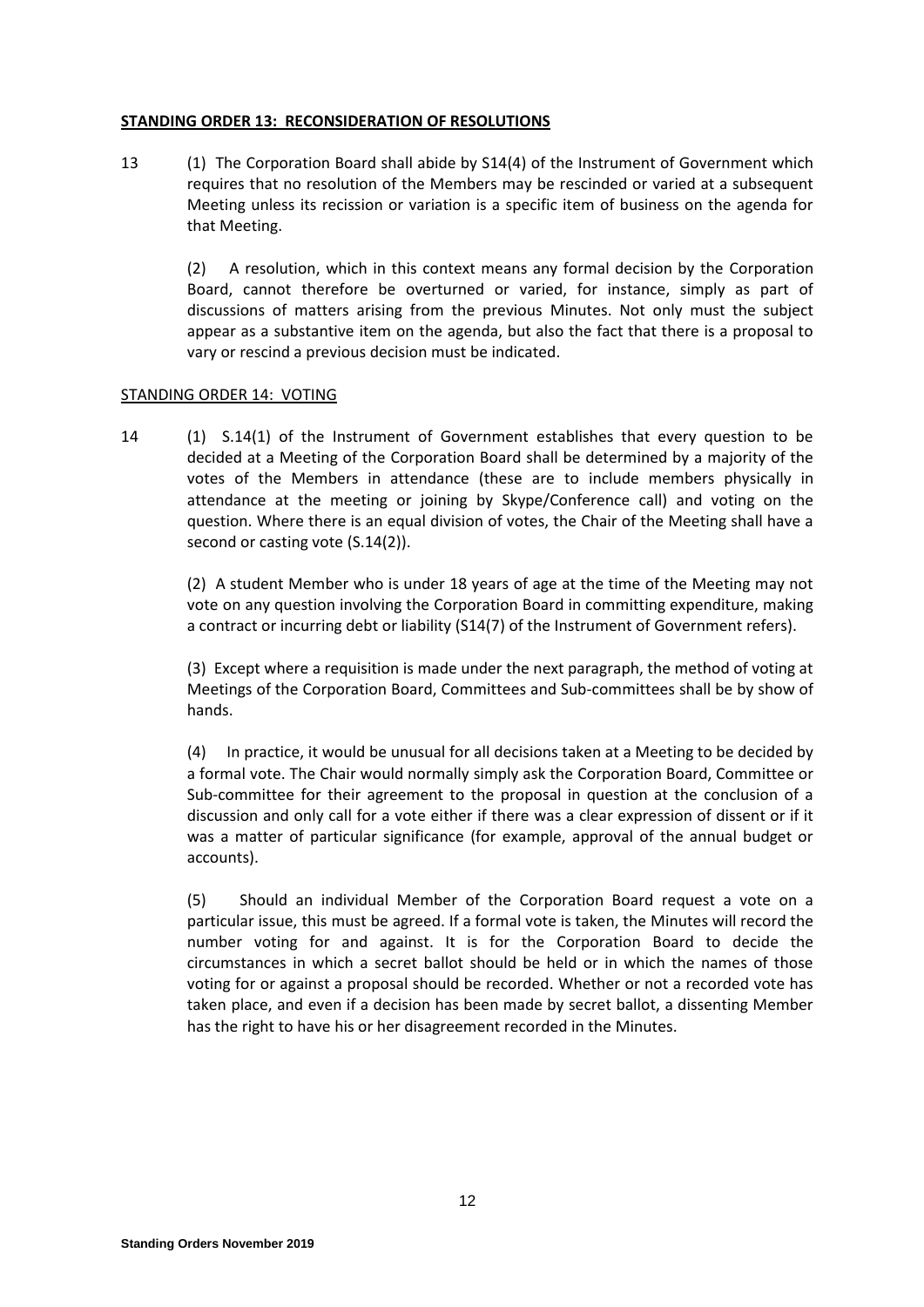#### STANDING ORDER 15: ATTENDANCE

15 (1) Whilst there will always be occasions when a member cannot attend Corporation or Committee meetings, due to holidays, sickness, work or personal commitments, there is an expectation that members will attend meetings (either physically, by Skype or by Conference call), or give apologies for absence. The Corporation or committee can then choose to accept those apologies.

(2) A schedule of Corporation and Committee meetings for each new College Year will be circulated by the Clerk in the summer term. This schedule is intended to facilitate high attendance at Corporation and committee meetings, and will be subject to consultation before being confirmed by the Clerk.

(3) Members are expected to attend all relevant Corporation and committee meetings, unless they pass on their apologies for absence, in advance, to the Clerk to the Corporation. The giving of apologies, and the acceptance by the Corporation, is deemed to be acceptance of absence.

(4) If at any time the Members of the Corporation are satisfied that any member of that committee:

- a. has been absent from meetings of the Corporation for a period longer than 6 consecutive months without the permission of the Corporation and Chair of the Corporation Board; or
- b. is unable or unfit to discharge the functions of a member of the Corporation;
- c. the Corporation may consider the removal of such a Member from its membership and thereupon the office shall become vacant (S.10(2) of the Instrument of Government refers).

(5) In the event of a decision being required under (4) above, then the matter will be placed on the agenda for the next Meeting of the Corporation Board for discussion by the Members present. A full written report setting out all the facts known will be presented by the Clerk.

(6) The absent Member facing the procedure at (5) shall be entitled to attend the meeting or submit in writing his/her reasons for absence. He/she shall take no part in the voting on this matter.

(7) The Clerk shall monitor attendance levels at all Meetings of the Corporation Board and submit an annual report to the Board on the same.

### STANDING ORDER 16: WITHDRAWAL FROM MEETINGS

Refer to S.14 of the Instrument of Government contains rules on circumstances requiring the withdrawal from meetings of Staff Members, Student Members, the Principal and the Clerk.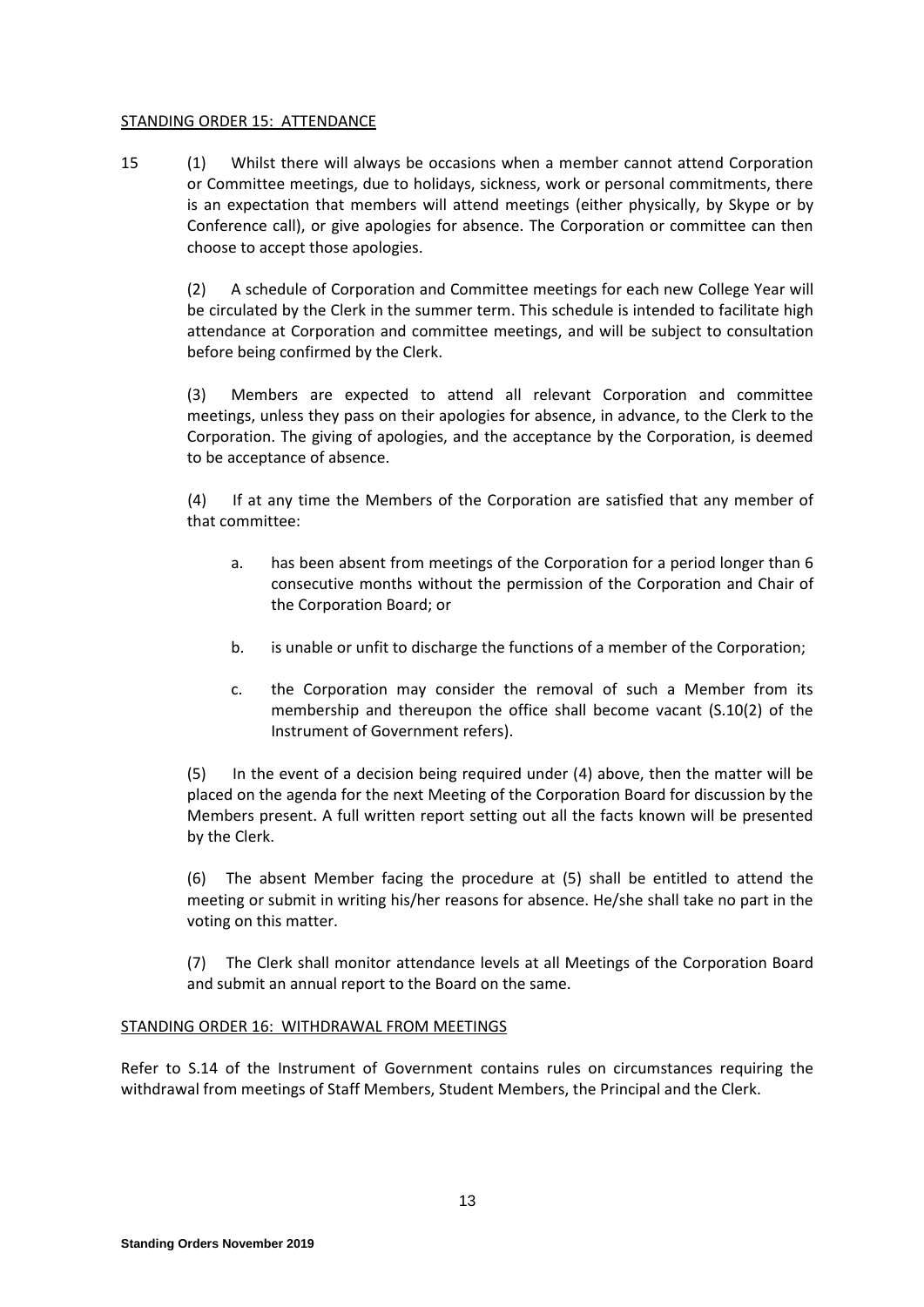#### STANDING ORDER 17: AGENDA FOR MEETINGS

17 (1) The Clerk shall send written notice of a Meeting of the Corporation Board and a copy of the agenda at least seven calendar days in advance of the Meeting in accordance with S.12 of the Instrument of Government.

(2) The agenda shall be structured by the Clerk in consultation with the Chair and the Principal in order to clearly show the order of business and whether a matter should be treated as confidential.

(3) All items to be considered at the Meeting (with the exception of late items of urgent business) shall be recorded on the agenda.

(4) Items of business shall be taken in the order it appears on the agenda for the meeting except that the order may be varied by the decision of the members present.

(5) All reports to be submitted to a Meeting by Officers of the College shall be in writing in a format to be determined by the Clerk. Wherever practical, the Clerk shall endeavour to ensure that all written reports are circulated with the agenda. If this is not practical then the reports shall as a minimum be made available to Members three calendar days before the date of the Meeting. No papers are to be tabled at a Meeting except as late items of urgent business.

(6) Any Member may request an item be placed on the agenda provided that notice of the item is received by the Clerk ten calendar days in advance of the Meeting.

(7) A matter may be placed on the agenda as a late item of urgent business only with the prior approval of the Chair and the Clerk.

### STANDING ORDER 18: SCHEDULE OF MEETINGS

18 (1) The Clerk shall prepare an annual calendar of Meetings and schedule of business that meets the needs of the Board and is based on the College planning cycle.

(2) The schedule shall also accord with the requirements of the Board to publish and make returns to the Funding Bodies as required.

#### STANDING ORDER 19: MINUTES

19 (1) The Clerk, or in his/her absence their appointed deputy, shall take and be responsible for the accurate recording of the Minutes.

(2) The Minutes shall clearly show the title of the Meeting, the date and time of the Meeting and those present, absent or have submitted apologies.

(3) The Minutes shall provide a brief resume of the discussion on a matter and clearly show how each decision was made.

(4) The Minutes shall show the action points of every Meeting and denote the person responsible for taking action and the timescales involved.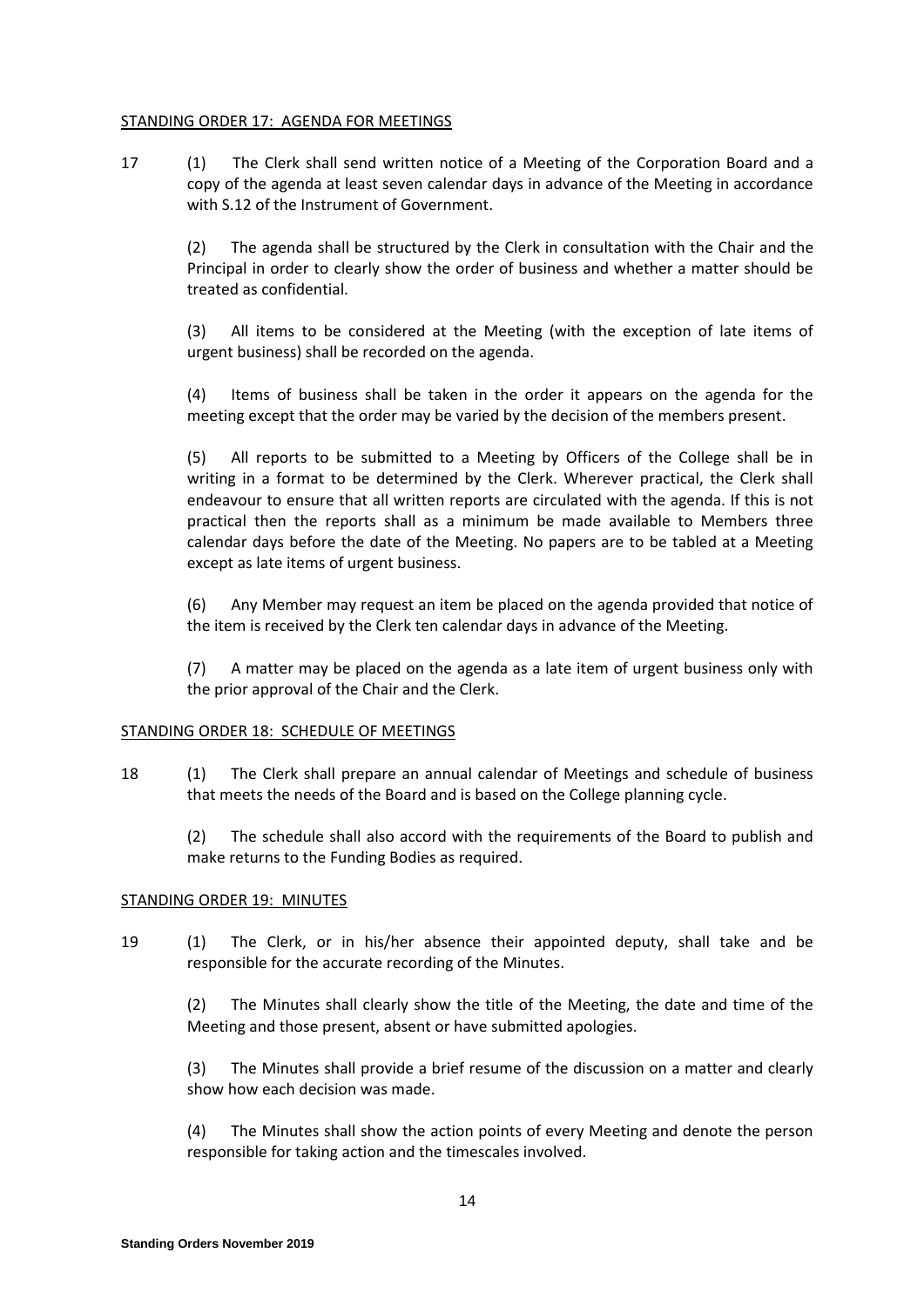(5) Except under Standing Order 20 below, under no circumstances can Members of the Corporation Board take a decision which is not minuted at a properly constituted Meeting.

## STANDING ORDER 20: CORPORATION POLICY ON CHAIR'S ACTION

20 (1) Chair's Action arises where it is necessary for the Chair of the Corporation (or the Vice–Chair(s), in his/her absence) to act on behalf of the Corporation in between scheduled meetings.

(2) Chair's Action may be applied to routine matters which would not normally merit an agenda item and discussion at a meeting. Examples include, but are not limited to: -

- a. signing of routine documents on behalf of the Corporation; and/or
- b. responding to approaches made to the Corporation by external organisations; and/or
- c. agreeing to detailed aspects of implementation of matters already agreed by the Corporation.

(3) Where the Corporation has delegated a decision on a specific matter to the Chair, in advance, the Chair is properly entitled to make a decision on that matter, with or without prior consultation of the Principal and other Corporation Members. In making such a decision, the Chair should note that it has been made under an expressly delegated power.

(4) Chair's Action can also be applied to urgent matters of a legal or financial nature, where the deadlines for decisions are short and could not have been foreseen. In such circumstances, and after consultation with the Vice-Chair, the Principal and the Clerk, the action should only be taken by the Chair if delaying a decision would result in the College being disadvantaged. Where such matters are significant, the Chair should where practicable call a special meeting, if necessary with less that the normal seven days notice. However, this provision does not remove the need for such meetings to be quorate, in order for decisions to be properly made.

(5) The Corporation must take corporate responsibility for actions it has authorised the Chair to take between meetings. The Clerk to the Corporation must ensure that a full record is kept of action taken between meetings, and report such action as a separate agenda item at the next scheduled meeting. In cases where the Clerk is not involved or not aware that Chair's action has been applied, the Chair must notify the Clerk, in writing, of all such action at the earliest opportunity.

(6) In all cases where the Chair of the Corporation or Committee is absent, the Vice-Chair(s) of the Corporation or Committee shall be empowered to act on the Chair's behalf.

### STANDING ORDER 21: CONFIDENTIALITY OF CORPORATION BOARD PAPERS

21 (1) All agendas, reports and other documents and all proceedings of the Corporation Board, Committees, Sub-committees and working parties shall become public following a Meeting unless a decision is taken at a Meeting to classify an item as being confidential.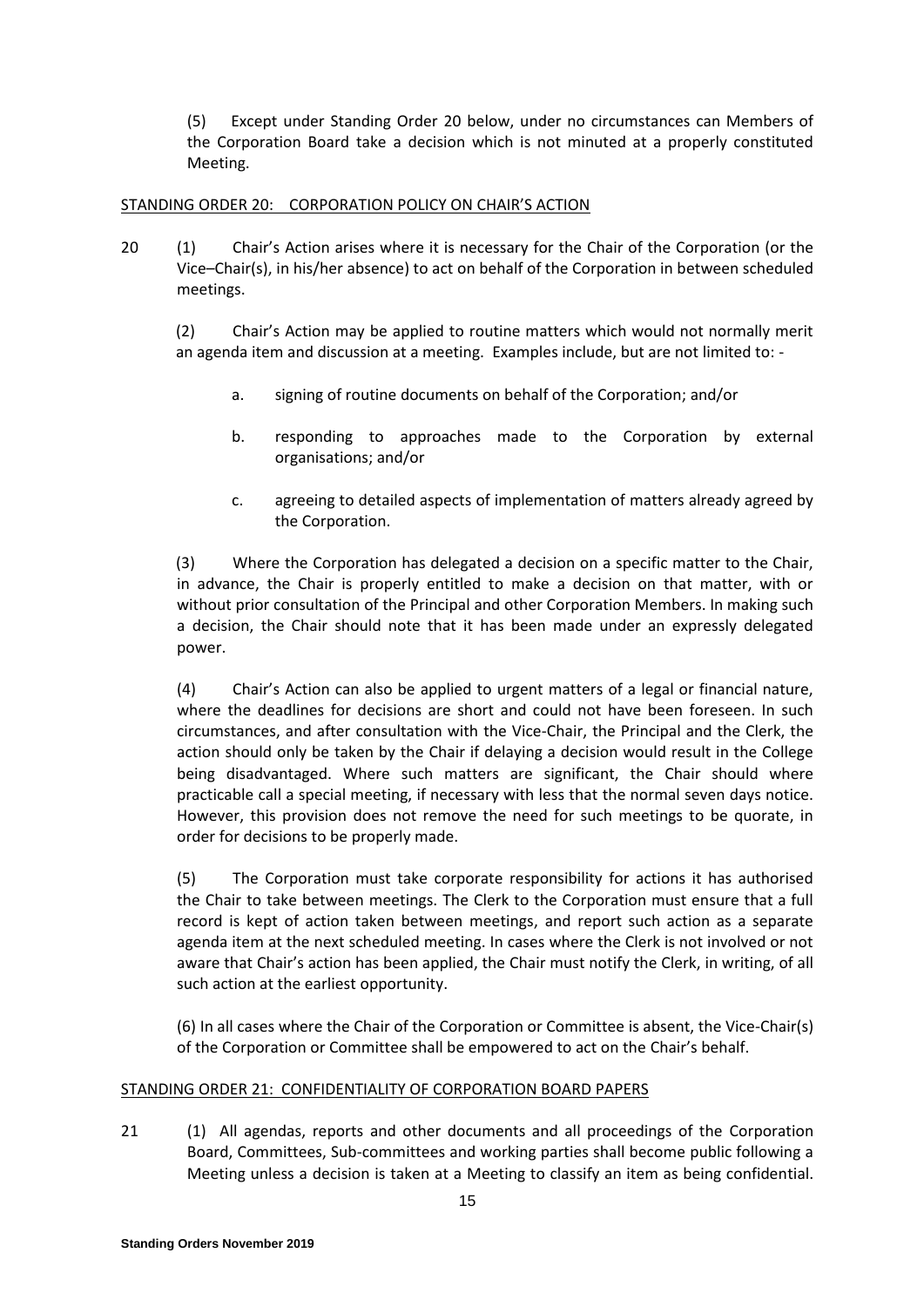Copies of all papers not classified as confidential shall be available for public inspection from the Clerk during normal working hours.

(2) In addition to the provisions of S.17(2) of the Instrument of Government and pursuant to S.17(2)(d), and in relation to the requirements of both the Data Protection Act 1998 and the Freedom of Information Act 2000, the following reasons shall be used in order to determine whether a matter should be dealt with on a confidential basis and excluded from open publication:-

- a. personal information relating to an individual. Usually such information is subject to the Data Protection Act 1998 which has separate provisions about the use and publishing of such information;
- b. information provided in confidence by a third party who has not authorised its disclosure;
- c. financial or other information relating to procurement decisions, including information relating to the college negotiating position, during the course of those negotiations;
- d. information relating to the negotiating position of the College in employment relations matters, during the course of those negotiations;
- e. information relating to the financial position of the College where the Corporation is satisfied in good faith that disclosure might harm the College or its competitive position;
- f. legal advice received from or instructions given to the College legal advisors;
- g. information planned for publication in advance of that publication; and/or
- h. information not otherwise covered above, but considered to be commercially sensitive.

(3) The intention of the Corporation is only to maintain an exclusion for as long as it is necessary and each body of the Corporation shall undertake an annual review of its Minutes previously determined to be confidential and decide whether to release each confidential minute for the public record.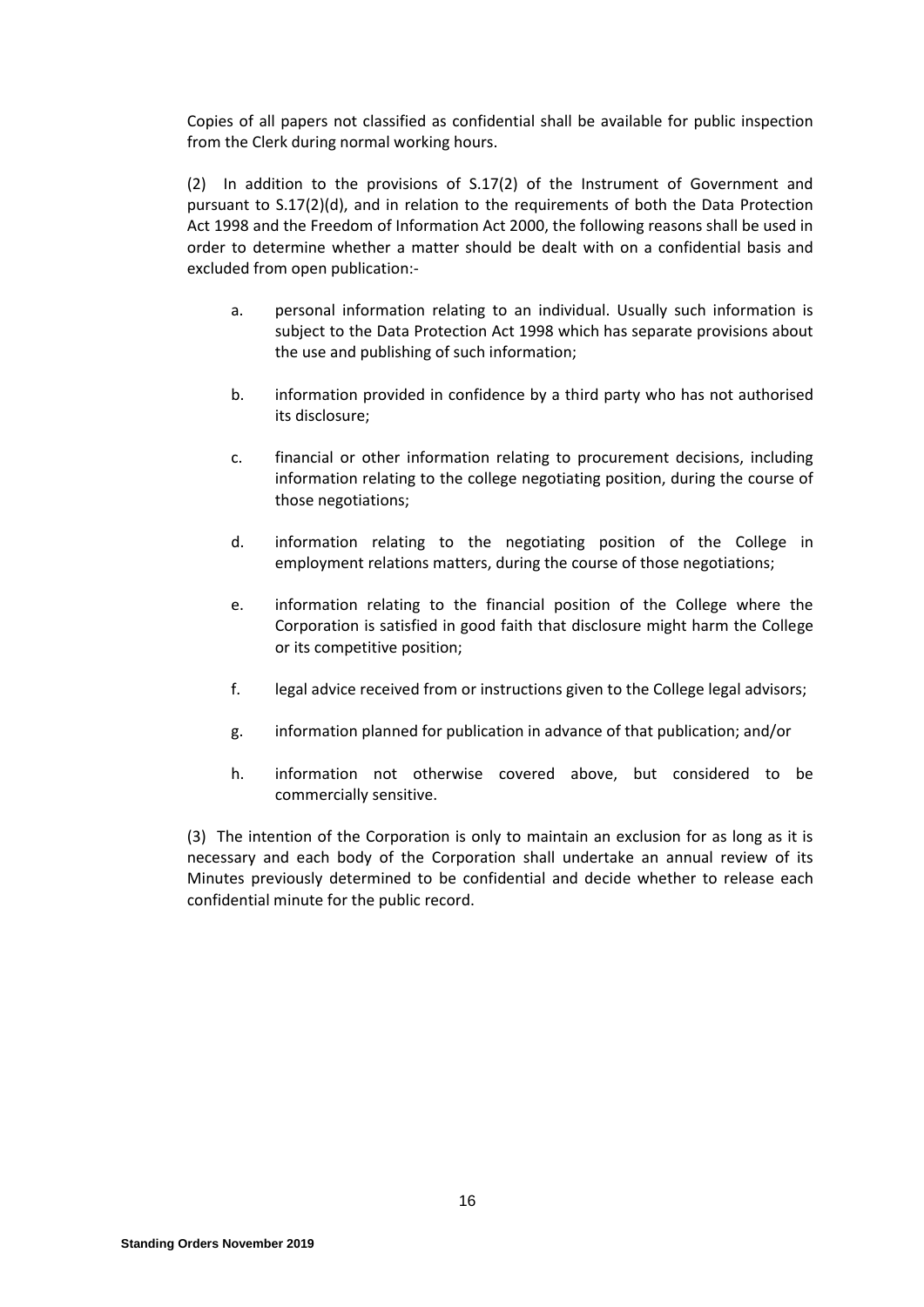#### STANDING ORDER 22: ACCESS TO MEETINGS

22 All Meetings of the Corporation Board shall be held in private and attended by the Members of the Corporation Board and members of the Executive Team, together with any other persons specifically invited to attend.

#### **PART SIX: MISCELLANEOUS**

## STANDING ORDER 23: SEAL OF THE CORPORATION BOARD (Extract from Financial Regulations, section 22.5)

23 (1) The affixing of the corporate seal to deeds and other documents which it is necessary to seal, shall be authenticated by the signature of the Chair of the Corporation Board or in his/her absence, the Vice-Chair (this can be either/or Vice-Chair if there is more than one). Should the Chair and the Vice Chair(s) be absent then any external/Independent governor on the authorised signatory list can provide authentication by signature. The signature shall be witnessed by the Principal at the time of the sealing. Short particulars of all deeds and documents to which the corporate seal has been affixed, shall be recorded in a book to be maintained by the Clerk.

(2) The corporate seal of the Corporation Board shall be kept in the custody of the Clerk in a safe place which shall be secured by a lock.

#### STANDING ORDER 24: WRITTEN RESOLUTIONS

24 A written resolution signed by all of the members of the Corporation who would be entitled to vote at a meeting of the Corporation is just as valid and effective as a resolution passed at a meeting of the Corporation which is properly convened and held. The resolution can be passed using several copies of a document if each document is signed by one or more members. These copies can be electronic copies and for the avoidance of doubt where an urgent proposal is circulated to the members by the Clerk, an e-mail from a member confirming that he or she is in agreement with that urgent proposal shall be accepted as sufficient evidence of agreement to authorise the proposed actions without requiring signed copies of a document, provided that such agreement is received from a majority of members entitled to take part in the decision and the decision and resulting actions are then reported to members at the next meeting of the Corporation.

### STANDING ORDER 25: EXPENSES

25 (1) Members may only claim expenses for travelling and subsistence at rates determined by the Corporation Board on the advice of the Finance Committee.

(2) Expenses are payable associated with attendance at meetings, training events and conferences.

(3) Members are not permitted to claim allowances which remunerate them for their services as Members unless authorised by the Charity Commission.

(4) All requests for expenses are to be submitted to the Clerk for approval.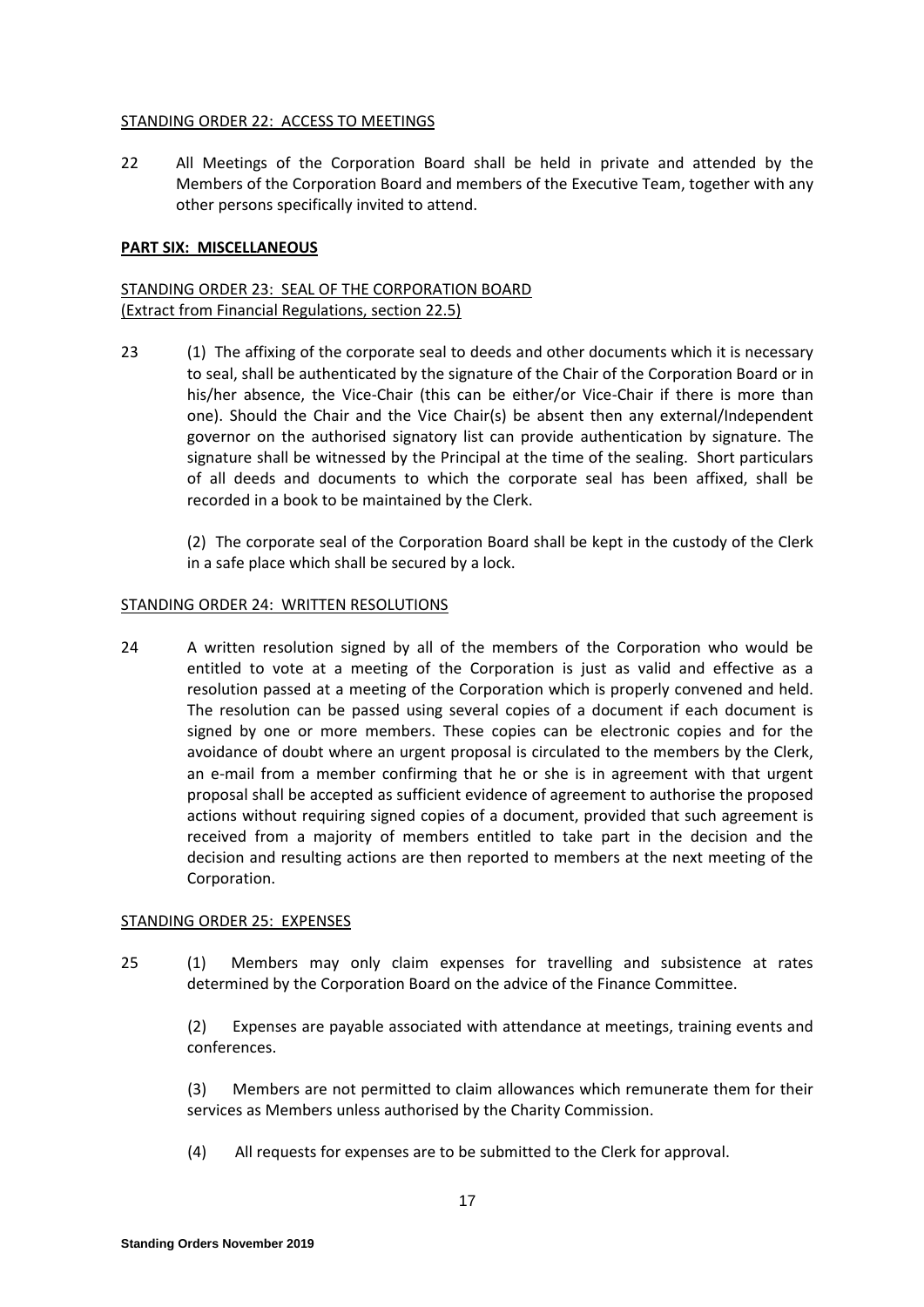#### STANDING ORDER 26: INDEPENDENT PROFESSIONAL ADVICE

26 The Corporation Board shall adopt a procedure on arrangements for Members to access Independent Professional Advice on College/Corporation business (Annex 2).

#### STANDING ORDER 27: COMPLAINTS AGAINST THE CORPORATION BOARD

27 A complaint against the Corporation Board or an individual member of the Corporation Board shall be addressed to the Clerk to the Corporation who shall deal with the matter as appropriate. The response to such a complaint will include details of the arrangements for pursuing the matter with an independent body. A complaint against the Clerk to the Corporation Board shall be forwarded to the Chair of the Corporation Board. A copy of the complaints procedure is attached to these Standing Orders (Annex 3).

### **PART SEVEN: AMENDMENTS TO STANDING ORDERS**

### STANDING ORDER 28: AMENDMENTS TO STANDING ORDERS

28 These Standing Orders may only be amended by a vote taken at a Meeting of the full Corporation Board. The minimum number of votes required to enact any amendment shall be a vote in favour of 50% of all Board Members serving at the time of the vote.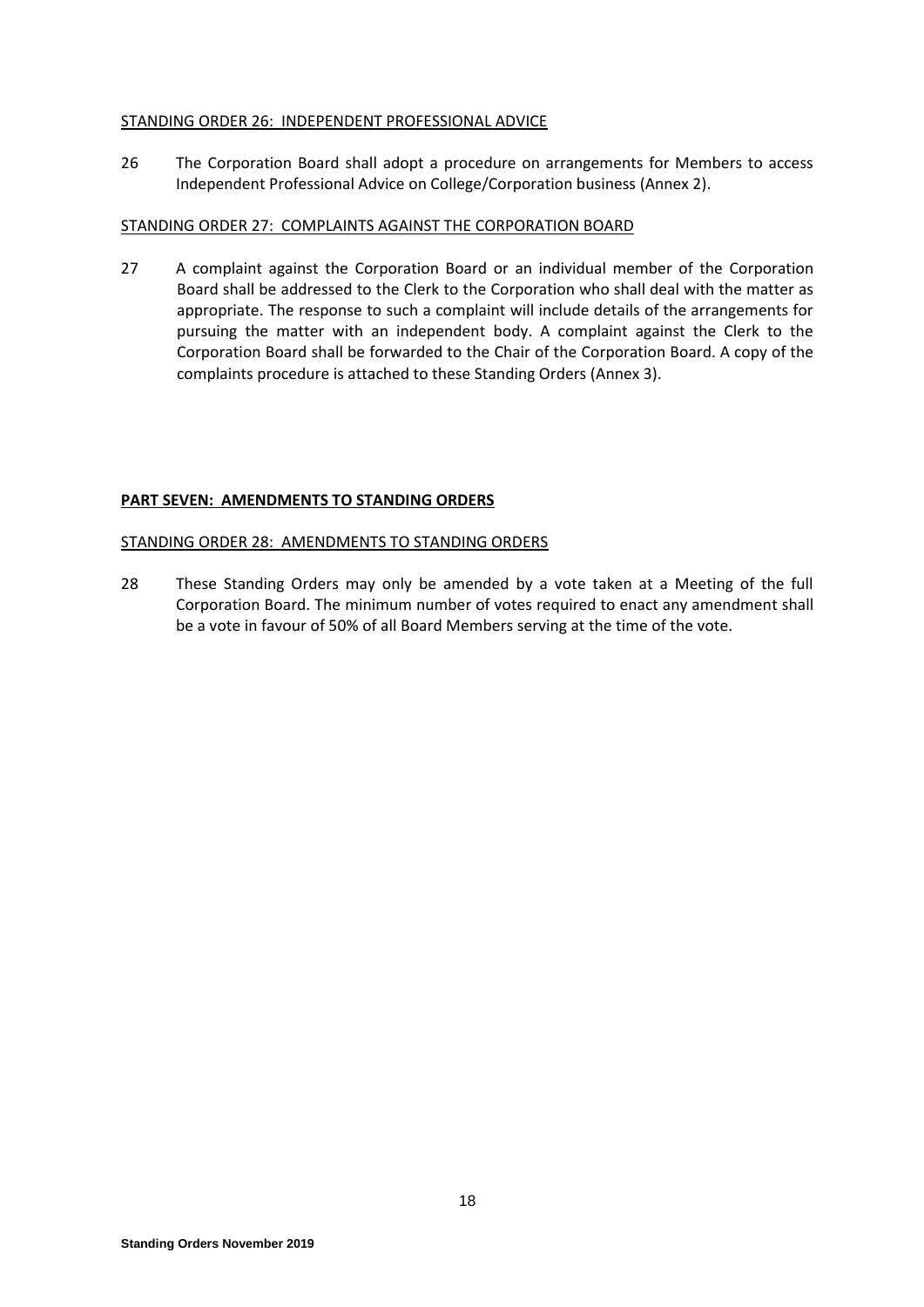### **STANDING ORDERS ANNEX 1**

## **ELECTION PROCEDURE FOR STAFF MEMBERS OF THE CORPORATION**

#### (STANDING ORDER NO. 3 REFERS)

- 1. Nominations shall be invited for membership to the Board in the Staff Member category. These shall be from one member of the College teaching staff, and one member of the support services staff.
- 2. Every staff member shall be elected and nominated by the staff of the College and/or Vison Business Support Services:
	- a. one member of the teaching staff, elected and nominated only by the teaching staff; and
	- b. one member of the College support services, elected and nominated only by the support services staff.
- 3. The election is to be conducted by the Clerk to the Corporation, who shall act as Returning Officer.
- 4. All full-time and part-time members of staff who are on the payroll (either at the college or with Vision Business Support Services) at a fixed date prior to the election date shall be eligible to take part in the election.
- 5. Each candidate must also obtain the signatures of two people prepared to act as Proposer and Seconder their nomination.
- 6. Elections will be held where more than one nomination form is received. These elections will take place by ballot and voting forms will be circulated to all members of the teaching/support staff (as applicable) after the close of nominations. In the event that only one nomination form is received at the close of nominations, then the person nominated will stand elected unopposed without there being a ballot.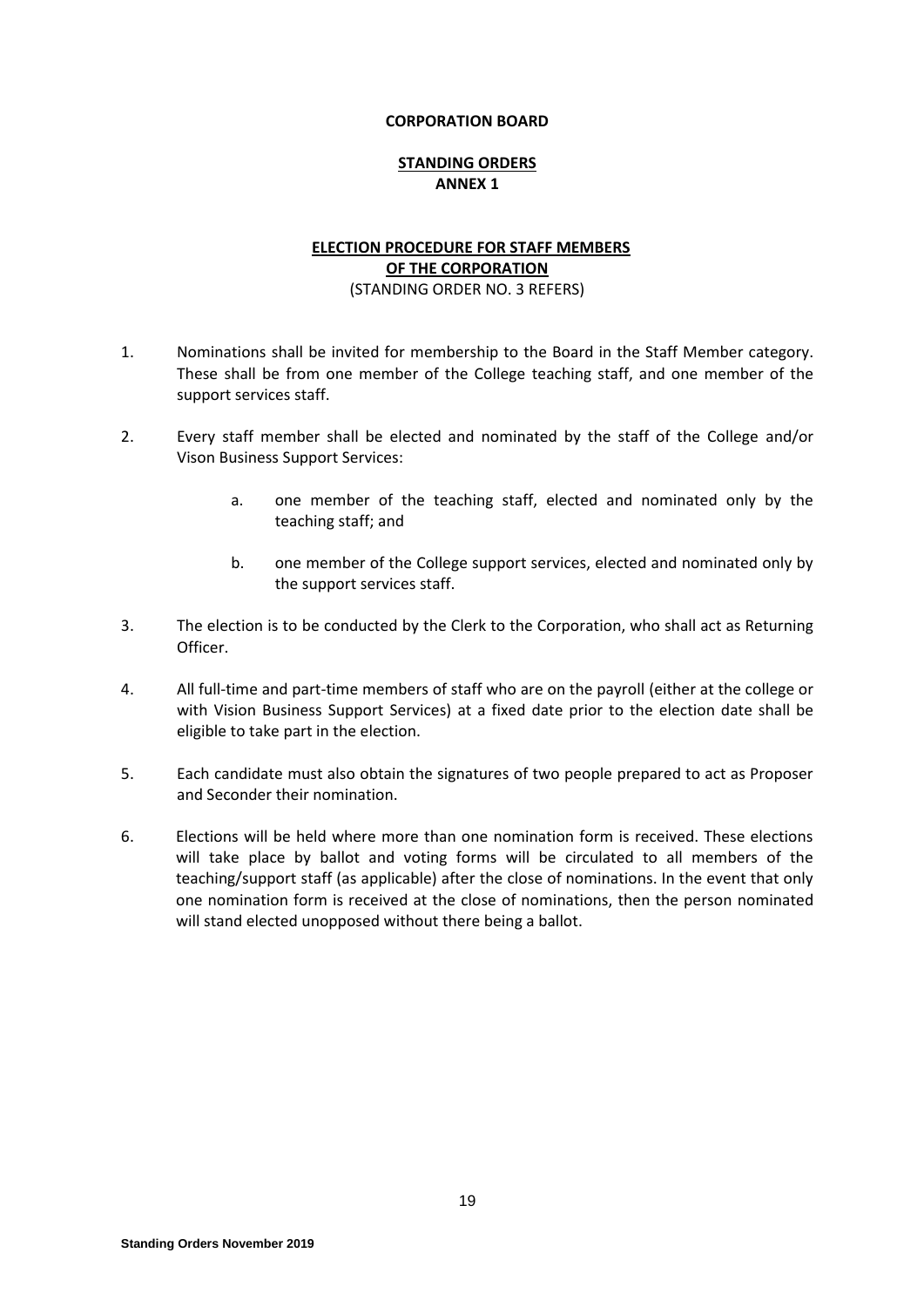### **STANDING ORDERS ANNEX 2**

## **PROCEDURE ON INDEPENDENT PROFESSIONAL ADVICE FOR MEMBERS OF THE CORPORATION BOARD** (STANDING ORDER NO. 25 REFERS)

- 1. Members of the Corporation Board shall have, within the financial limits appearing in paragraph 3, the right to take advice from:-
	- the Corporation's advisers; or
	- if necessary, at the Corporation's expense, independent advisers

on any matters concerning the exercise of their powers and responsibilities. Such matters shall:-

- include advice on their legal, accounting and regulatory duties, but
- exclude advice to individual Members concerning their own respective personal interests in relation to the Corporation.
- 2. A Member who intends to seek advice under this procedure shall give prior written notice to the Clerk to the Corporation and such notice must contain:
	- **a** a summary of issues on which advice is sought; and
	- if independent advice is sought (i.e. not from the Corporation's advisers), the name(s) of the advisers whom the Member proposes to instruct together with a short explanation of the reasons why consultation with the Corporation's advisers on the particular issues(s) is considered to be inappropriate.

The Clerk shall forward a copy of the notice to the Chair of the Corporation and the Principal. Wherever practicable, a Member shall first enquire of the Clerk whether professional advice has already been obtained by the Corporation, before giving notice under this paragraph.

- 3. The Chair shall be authorised by the Corporation to pay or contribute up to £1,000 towards the costs of independent professional advice under this procedure, provided that the total of all such payments and contributions in any financial year of the College does not exceed £3,000.
- 4. The Chair shall decide whether to authorise such payment or contribution as soon as practicable after receiving a copy of the notice seeking advice under this procedure and in any event within ten working days. The decision shall be made after consultation with the Principal.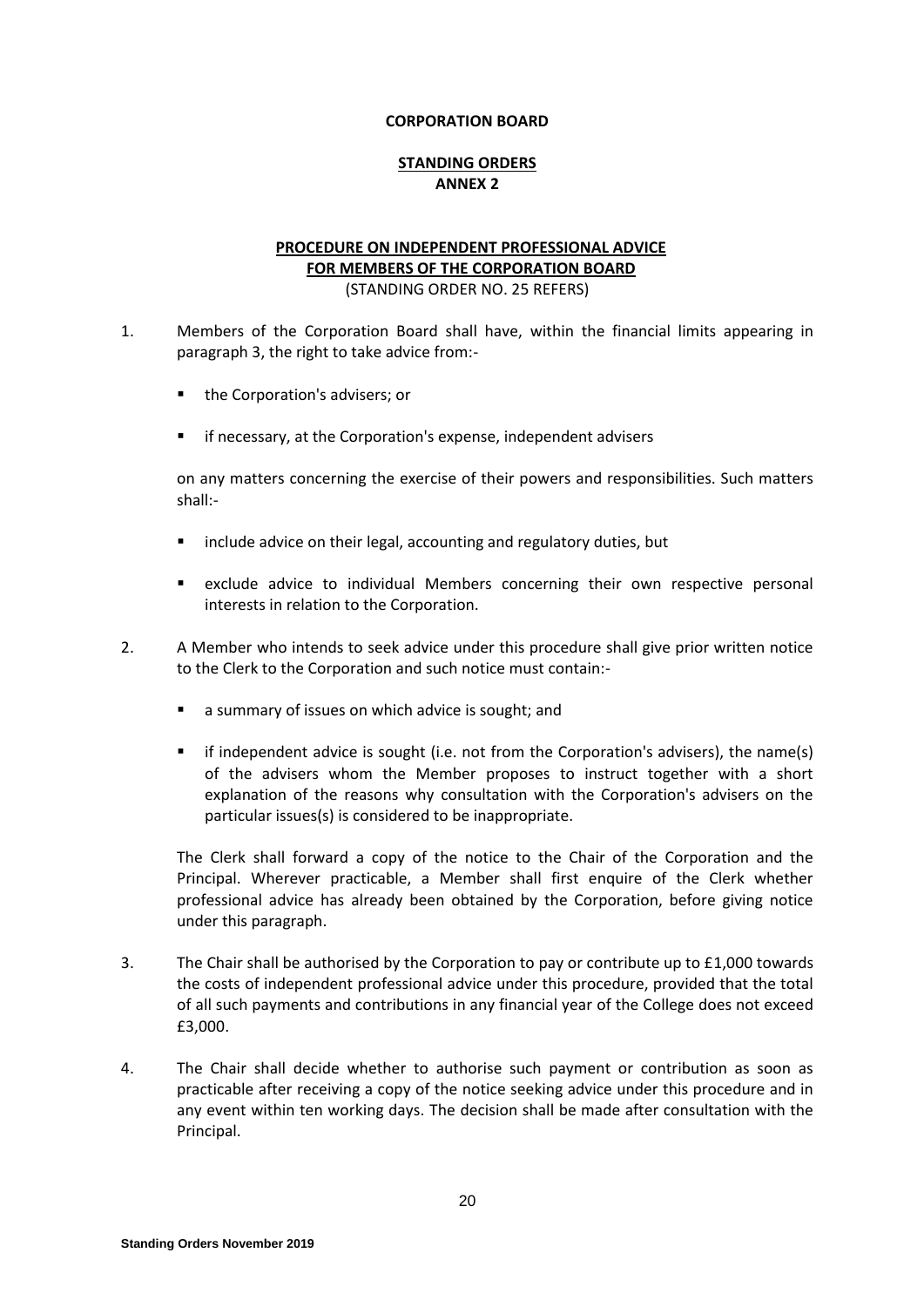- 5. The Clerk will notify the Member in writing whether the costs for the professional advice are payable by the Corporation and, if they are not, brief reasons shall be stated in support of the decision.
- 6. Any advice which is obtained under this procedure shall, on request, be made available to all Corporation Members.
- 7. References in this procedure to the Chair shall include, in his or her absence or where he or she is seeking independent advice under this procedure, references to the Vice-Chair(s).

#### GENERAL NOTES

\_\_\_\_\_\_\_\_\_\_\_\_\_\_\_\_\_\_\_

- 1) The purpose of this procedure is to establish a formal mechanism whereby Corporation Members can, collectively or individually, obtain independent professional advice at the Corporation's expense. This may, for example, be necessary if a Corporation Member is not satisfied with the advice already given by the Corporation's retained advisers or a previous request for professional advice has been ignored.
- 2) The Cadbury Code of Best Practice (Report of the Cadbury Committee on the Financial Aspects of Corporate Governance, 1st December 1992) recommends that such a procedure is formally established for boards of listed public limited companies:-
	- "Paragraph 1.5 There should be an agreed procedure for directors in the furtherance of their duties to take independent professional advice if necessary, at the company's expense."

The Corporation considers that Members should have a similar access to independent advice to enable them to perform their duties properly.

3) This procedure is additional to, and does not displace, the inherent power of Corporation Members to decide to take independent professional advice by passing a resolution to that effect.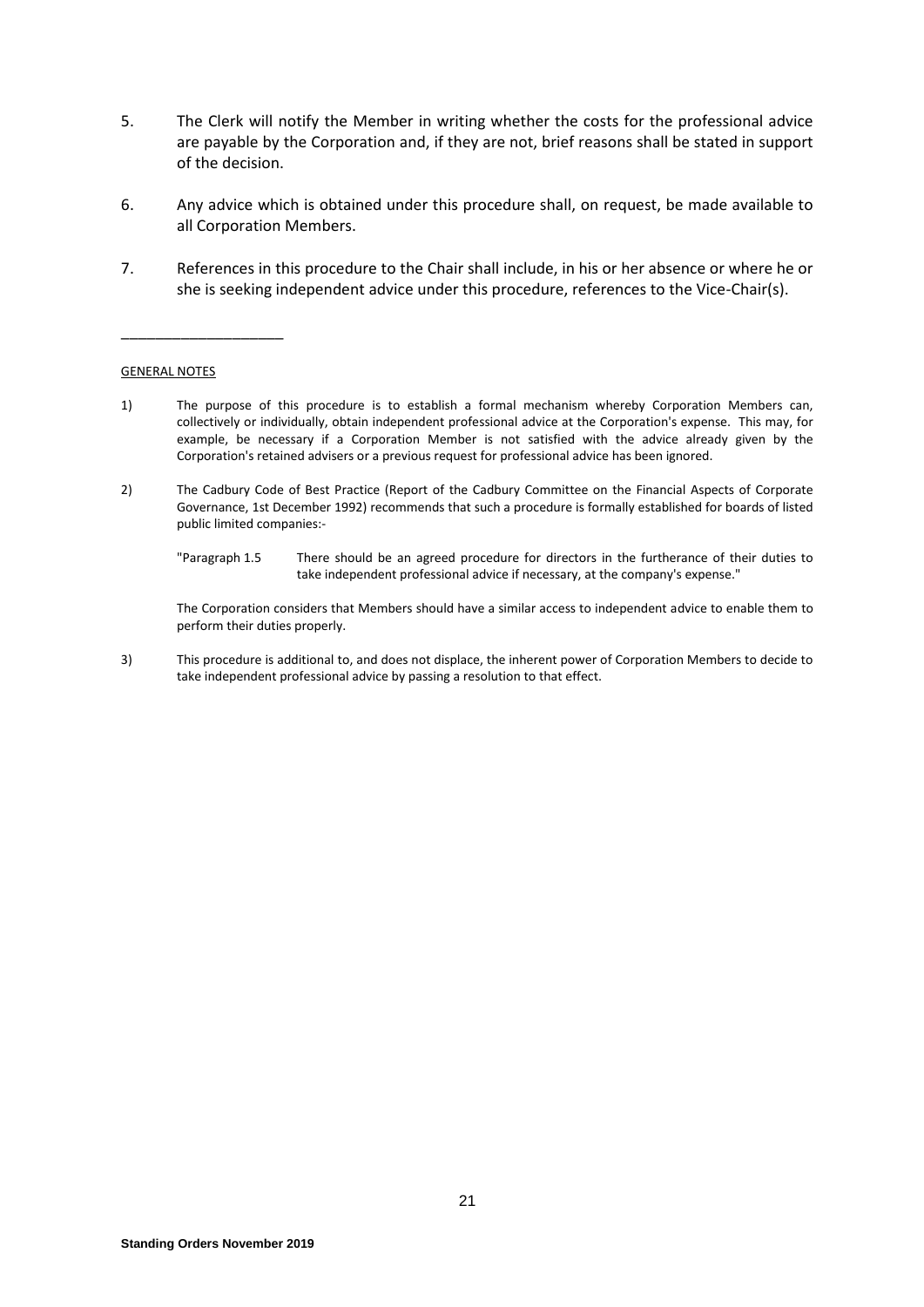#### **STANDING ORDERS ANNEX 3**

### **PROCEDURE FOR COMPLAINTS AGAINST THE CORPORATION BOARD** (STANDING ORDER NO. 26 REFERS)

- 1. A complaint against the Corporation Board, a member of the Corporation Board or the Clerk to the Corporation may be made by an individual, business or an organisation.
- 2. All complaints should preferably be made in writing and addressed to the following: -

The Clerk to the Corporation Vision West Notts Derby Road Mansfield Nottinghamshire, NG18 5BH

Or maxine.bagshaw@wnc.ac.uk

- 3. The complainant will be expected to state clearly the nature of the complaint and if appropriate provide copies of any related documentation. The complainant should also state the remedy they are seeking.
- 4. The Clerk to the Corporation will:
	- acknowledge receipt of the complaint without delay;
	- **u** investigate the complaint; and
	- endeavour to provide a response to the complaint within ten working days and if this is not possible provide the complainant with an interim statement.
- 5. The written response of the Clerk to the Corporation will include details of any arrangements for pursuing the matter with an independent body (e.g. the Secretary of State for Education and/or the ESFA).
- 6. The Clerk to the Corporation will keep the Chair informed of the situation, and will provide the Corporation Board with a written statement of the nature of the complaint and the response at the next meeting. Such a report shall be circulated to members within ten working days of the response of the Clerk to the complaint so that Members are aware of the situation.
- 7. When carrying out an investigation on a complaint against the Corporation Board or an individual member of the Corporation Board the Clerk to the Corporation will have the authority to refer issues to the Corporation Board auditors (external and/or internal) or other independent advisors as he/she feels appropriate.